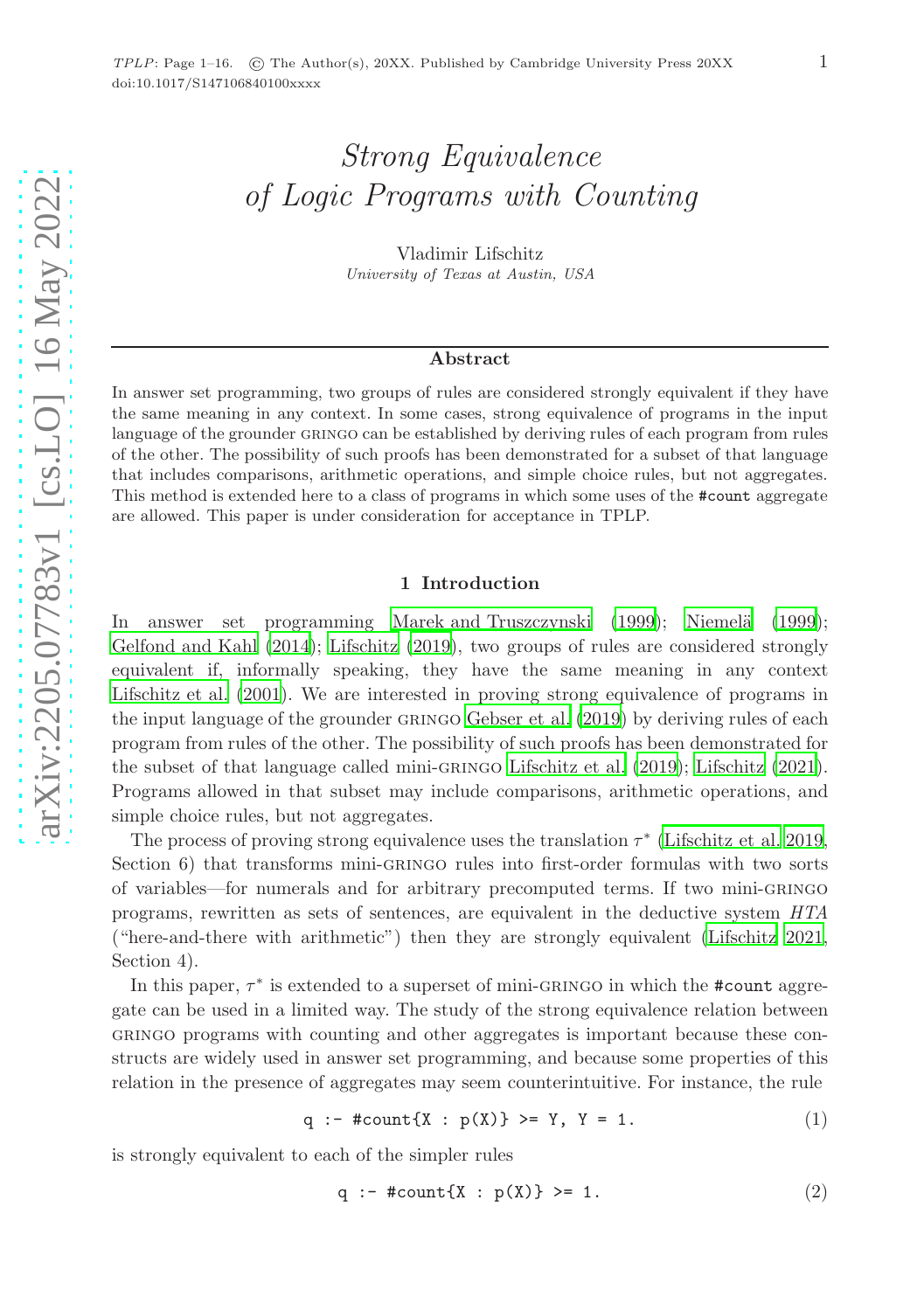and

<span id="page-1-0"></span>
$$
q := p(X). \tag{3}
$$

—as could be expected. But the rule

<span id="page-1-1"></span>
$$
q := #count{X : p(X)} = Y, Y > = 1.
$$
 (4)

is not strongly equivalent to [\(2\)](#page-0-0) and [\(3\)](#page-1-0). Indeed, adding the rules

<span id="page-1-5"></span>
$$
p(a).p(b) :- q.
$$
 (5)

to  $(4)$  gives a program without stable models.<sup>[1](#page-1-2)</sup>

The syntax and semantics of mini-gringo rules are reviewed in Sections [2](#page-1-3) and [3.](#page-2-0) The semantics is defined by transforming rules into infinite sets of propositional formulas [\(Lifschitz et al. 2019,](#page-15-6) Section 3) and then appealing to the propositional stable model semantics [\(Lifschitz 2019,](#page-15-3) Section 5.2). Adding the #count aggregate, described in Sections [4](#page-3-0) and [5,](#page-4-0) involves stable models of *infinitary* propositional formulas [\(Truszczynski](#page-15-8) [2012,](#page-15-8) Section 2), in the spirit of the approach of Gebser et al. [2015.](#page-15-9) The translation  $\tau^*$  is reviewed in Section [6](#page-5-0) and extended to mini-gringo with counting in Sections [7,](#page-6-0) [8.](#page-7-0) After providing additional background information in Section [9,](#page-7-1) we state in Section [10](#page-8-0) three theorems expressing properties of the translation and show how the strong equivalence of rules  $(1)$ – $(3)$  can be proved by deriving them from each other. Proofs of the theorems are given in Section [11.](#page-10-0)

## 2 Review: syntax of mini-gringo

<span id="page-1-3"></span>The description of mini-gringo programs below uses "abstract syntax," which disregards some details related to representing programs by strings of ASCII characters. We assume that three countably infinite sets of symbols are selected: *numerals*, *symbolic constants*, and *variables*. We assume that a 1-1 correspondence between numerals and integers is chosen; the numeral corresponding to an integer n is denoted by  $\overline{n}$ . *Precomputed terms* are numerals, symbolic constants, and the symbols *inf*, *sup*. We assume that a total order on the set of precomputed terms is selected, with the least element *inf* and the greatest element *sup*, so that numerals are contiguous and ordered in the standard way.

Terms allowed in a mini-gringo program are formed from precomputed terms and variables using the binary operation symbols

$$
+ \quad - \quad \times \quad / \quad \backslash \quad ...
$$

An *atom* is a symbolic constant optionally followed by a tuple of terms in parentheses. A *literal* is an atom possibly preceded by one or two occurrences of *not*. A *comparison* is an expression of the form  $t_1 \prec t_2$ , where  $t_1, t_2$  are mini-GRINGO terms and  $\prec$  is one of the six comparison symbols

<span id="page-1-4"></span>
$$
= \neq \langle > \leq \geq \rangle \tag{6}
$$

<span id="page-1-2"></span><sup>&</sup>lt;sup>1</sup> This is a modification of an example due to Gelfond and Zhang [2019](#page-15-10). This example shows that the use of functional notation for #count is sometimes misleading. The correspondence between sets and their cardinalities is a total function classically, but not intuitionistically. We return to this question in the discussion of related work (Section [12\)](#page-14-0).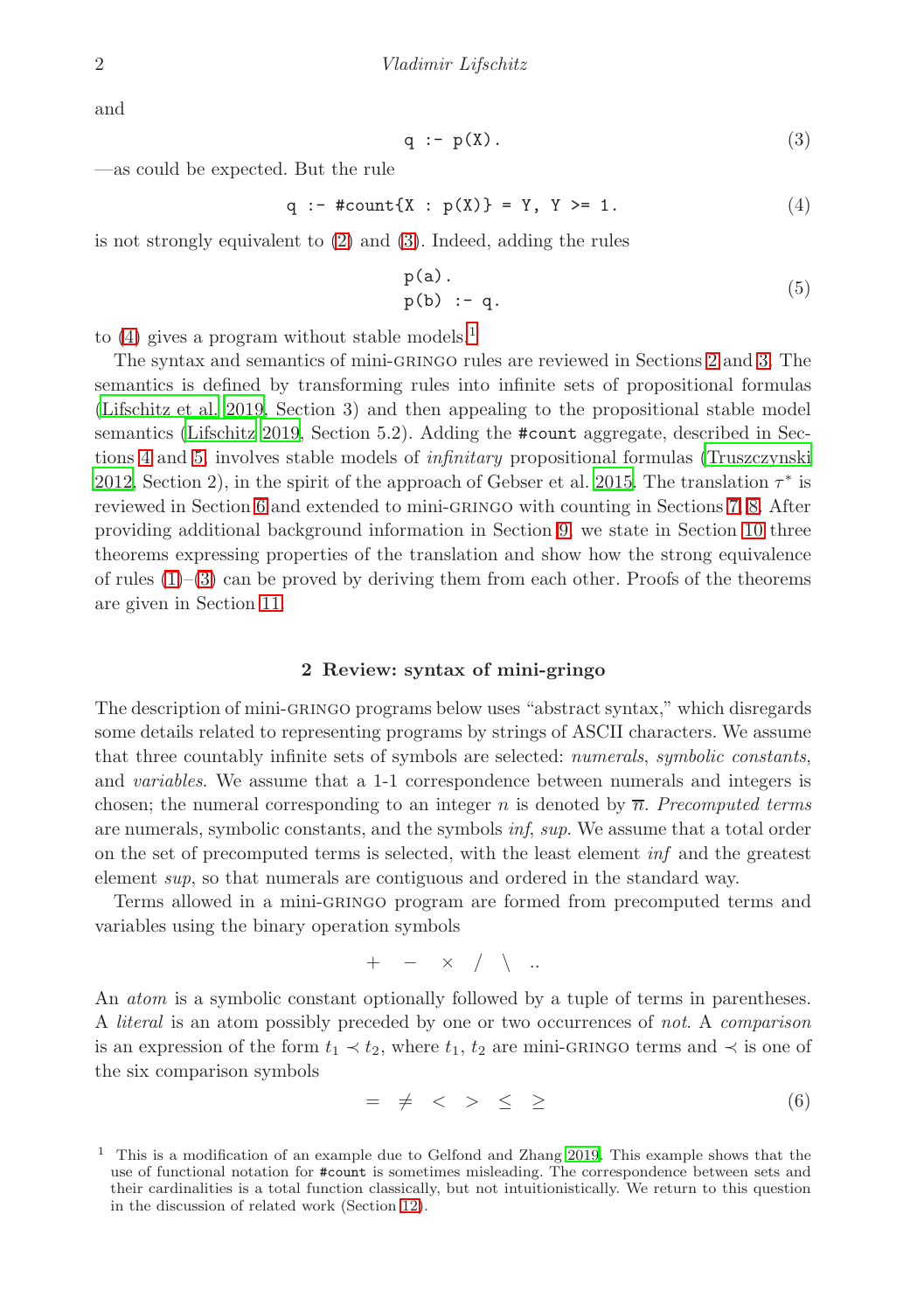A *mini-*gringo *rule* is an expression of the form

<span id="page-2-1"></span>
$$
Head \leftarrow Body,\tag{7}
$$

where

- *Body* is a conjunction (possibly empty) of literals and comparisons, and
- *Head* is either an atom (then [\(7\)](#page-2-1) is a *basic rule*), or an atom in braces (then [\(7\)](#page-2-1) is a *choice rule*), or empty (then [\(7\)](#page-2-1) is a *constraint*).

<span id="page-2-0"></span>A *mini-*gringo *program* is a finite set of mini-gringo rules.

# 3 Review: semantics of mini-gringo

The semantics of ground terms is defined by assigning to every ground term  $t$  the finite set [t] of its *values* [\(Lifschitz et al. 2019,](#page-15-6) Section 3). Values of a ground term are precomputed terms. For instance,

$$
[\overline{2}/\overline{2}] = {\overline{1}}, \ [\overline{2}/\overline{0}] = \emptyset, \ [\overline{0}..\overline{2}] = {\overline{0},\overline{1},\overline{2}}.
$$

If a term is interval-free (that is, does not contain ..) then it has at most one value. For any ground terms  $t_1, \ldots, t_n$ , by  $[t_1, \ldots, t_n]$  we denote the set of tuples  $r_1, \ldots, r_n$  such that  $r_1 \in [t_1], \ldots, r_n \in [t_n]$ .

Stable models of a mini-gringo program are defined as stable models of the set of propositional formulas obtained from it by applying a syntactic transformation denoted by τ [\(Lifschitz et al. 2019,](#page-15-6) Section 3). These propositional formulas are built from *precomputed atoms*—atoms  $p(\mathbf{r})$  such that members of the tuple **r** are precomputed terms. Thus every stable model is a set of precomputed atoms.

The transformation  $\tau$  is defined as follows. For any ground atom  $p(\mathbf{t}),$ 

- $\tau(p(\mathbf{t}))$  is  $\bigvee_{\mathbf{r}\in[\mathbf{t}]}p(\mathbf{r}),$
- $\tau(not p(\mathbf{t}))$  is  $\bigvee_{\mathbf{r}\in[\mathbf{t}]} \neg p(\mathbf{r})$ , and
- $\tau(not not p(\mathbf{t}))$  is  $\bigvee_{\mathbf{r}\in[\mathbf{t}]} \neg \neg p(\mathbf{r}).$

For any ground comparison  $t_1 \prec t_2$ ,  $\tau(t_1 \prec t_2)$  is ⊤ if the relation  $\prec$  holds between some  $r_1$  from  $[t_1]$  and some  $r_2$  from  $[t_2]$ , and  $\perp$  otherwise. The result of applying  $\tau$  to a conjunction  $B_1 \wedge B_2 \wedge \cdots$  is  $\tau(B_1) \wedge \tau(B_2) \wedge \cdots$ . If R is a ground basic rule  $p(\mathbf{t}) \leftarrow Body$ then  $\tau(R)$  is the propositional formula

$$
\tau(Body) \to \bigwedge_{\mathbf{r} \in [\mathbf{t}]} p(\mathbf{r}).\tag{8}
$$

If R is a ground choice rule  $\{p(\mathbf{t})\}\leftarrow Body$  then  $\tau(R)$  is the propositional formula

$$
\tau(Body) \to \bigwedge_{\mathbf{r} \in [\mathbf{t}]} (p(\mathbf{r}) \vee \neg p(\mathbf{r})). \tag{9}
$$

If R is a ground constraint  $\leftarrow$  *Body* then  $\tau(R)$  is

$$
\neg \tau(Body). \tag{10}
$$

For any mini-GRINGO program  $\Pi$ ,  $\tau(\Pi)$  is the set of propositional formulas  $\tau(R)$  for all ground rules R that can be obtained from rules of  $\Pi$  by substituting precomputed terms for variables.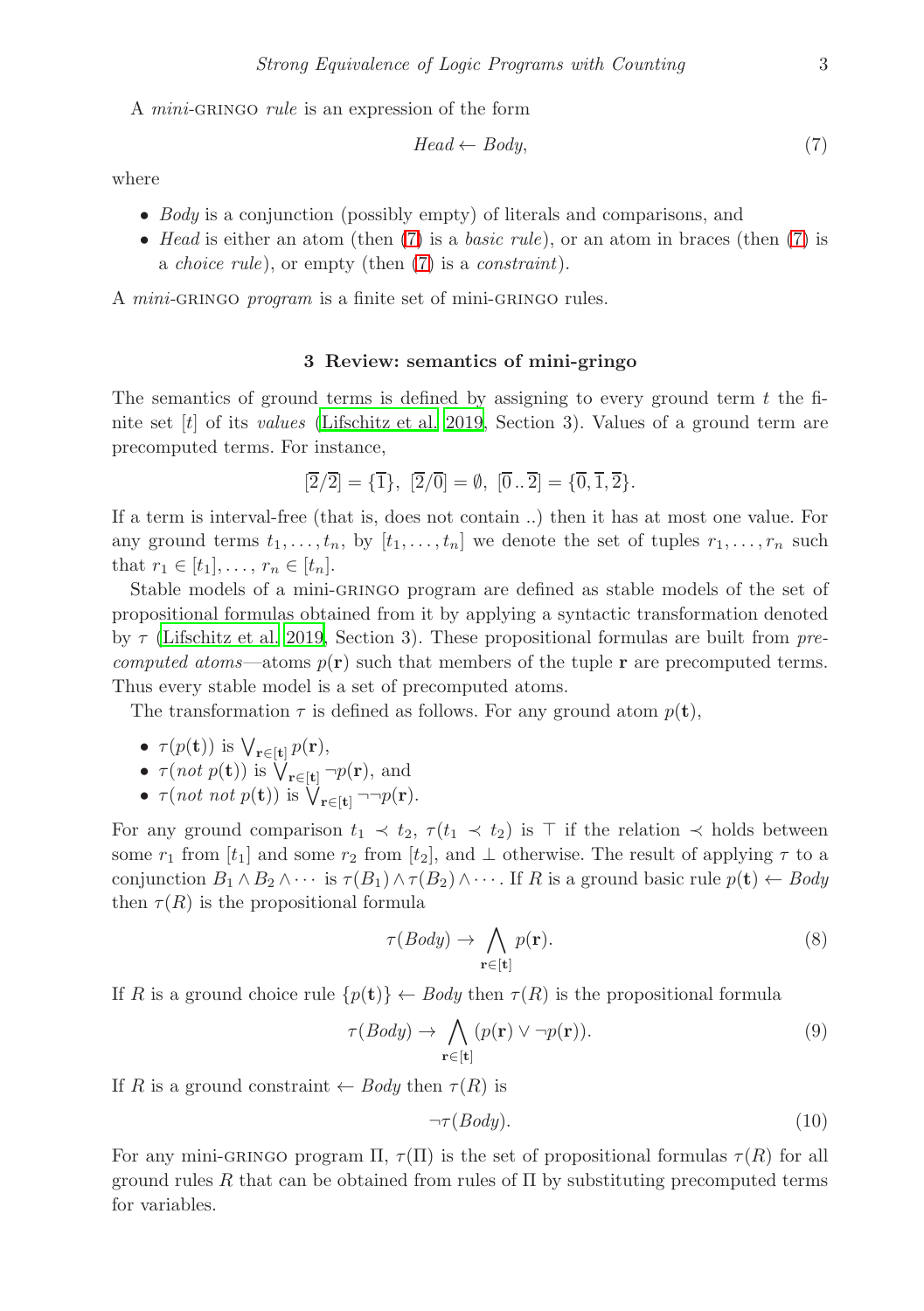For example, substituting a precomputed term  $r$  for  $X$  in the choice rule

<span id="page-3-1"></span>
$$
\{p(\overline{2})\} \leftarrow p(X) \tag{11}
$$

gives the ground rule  $\{p(\overline{2})\} \leftarrow p(r)$ , so that  $\tau$  transforms [\(11\)](#page-3-1) into the set of all formulas of the form

$$
p(r) \to p(\overline{2}) \lor \neg p(\overline{2}).
$$

## 4 Mini-gringo with counting: syntax

<span id="page-3-0"></span>We extend the class of mini-GRINGO rules as follows. An *aggregate element* is a pair X : L, where X is a tuple of distinct variables, and L is a conjunction of literals and comparisons such that every member of  $X$  occurs in  $L$ . In mini-GRINGO with counting, the body of a rule is allowed to contain, besides literals and comparisons, *aggregate atoms* of the forms

<span id="page-3-2"></span>
$$
count\{E\} \ge t, \ count\{E\} \le t,\tag{12}
$$

where  $E$  is an aggregate element, and  $t$  is an interval-free term. The conjunction of aggregate atoms [\(12\)](#page-3-2) can be written as  $count\{E\} = t$ .

A variable that occurs in a rule R is *local* in R if each of its occurrences is within an aggregate element, and *global* otherwise. A rule is *pure* if, for every aggregate element X : L in its body, all variables in the tuple X are local. For example, all rules that do not contain aggregate elements are pure. The rules

<span id="page-3-4"></span>
$$
q \leftarrow count\{X : p(X, Y)\} \le \overline{2}
$$
\n<sup>(13)</sup>

and

<span id="page-3-6"></span>
$$
q \leftarrow count\{X: p(X,Y)\} \le \overline{2} \wedge Y = \overline{1} \dots \overline{10},
$$
\n(14)

are pure, because  $X$  is local in each of them. The rule

<span id="page-3-5"></span>
$$
q \leftarrow count\{X: p(X,Y)\} \le \overline{2} \wedge X = \overline{1} \dots \overline{10}
$$
 (15)

is not pure, because X is global.<sup>[2](#page-3-3)</sup>

A *program in mini-*gringo *with counting*, or an mgc *program*, is a finite set of pure rules. Allowing non-pure rules in a program would necessitate making the semantics more complicated; see Footnote [3.](#page-4-1)

An expression of the form

$$
\overline{m}\left\{ \mathbf{X}:A\right\} \overline{n}\leftarrow Body
$$

where X is a tuple of distinct variables, A is an atom, and *Body* is a conjunction of literals, comparisons and aggregate atoms, can be used as shorthand for the group of three rules:

$$
{A} \leftarrow Body,\leftarrow Body, count{\mathbf{X}: A} \leq \overline{m-1},\leftarrow Body, count{\mathbf{X}: A} \geq \overline{n+1}.
$$

<span id="page-3-3"></span><sup>&</sup>lt;sup>2</sup> In response to rules like this, the current version of GRINGO produces a warning message: global variable in tuple of aggregate element.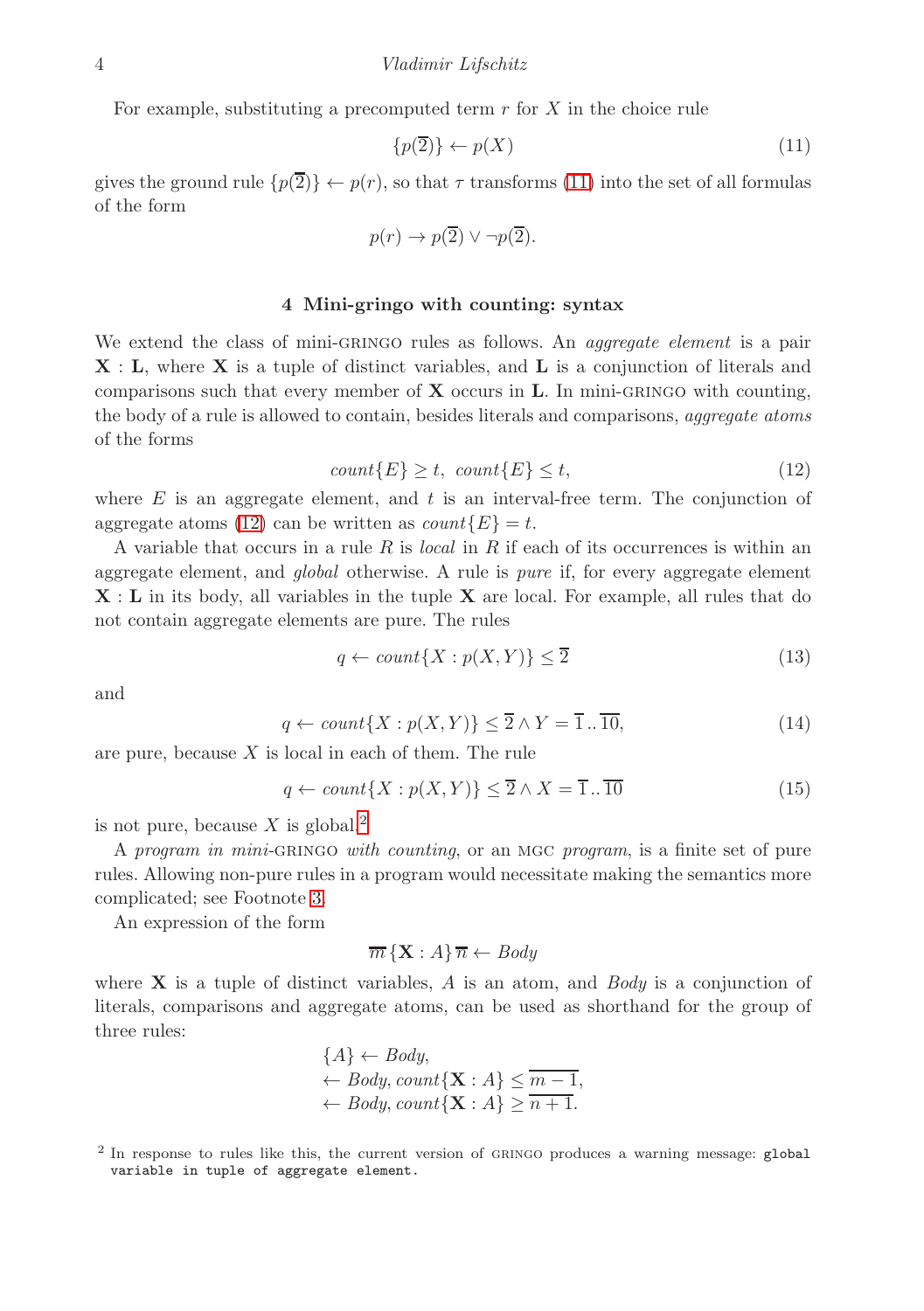#### 5 Mini-gringo with counting: semantics

<span id="page-4-0"></span>To define the semantics of MGC programs, we will extend the definition of  $\tau$  (Section [3\)](#page-2-0) to aggregate atoms [\(12\)](#page-3-2) such that t is a ground term. Since t is interval-free,  $[t]$  is either a singleton or empty. If [t] is a singleton  ${c}$  then  $\tau$ (*count*{**X** : **L**}  $\geq t$ ) is defined as the infinite disjunction

$$
\bigvee_{\Delta : |\Delta| \ge c} \bigwedge_{\mathbf{x} \in \Delta} \bigvee_{\mathbf{w}} \tau(\mathbf{L}_{\mathbf{x}, \mathbf{w}}^{\mathbf{x}, \mathbf{w}}), \tag{16}
$$

and  $\tau$ (*count*{**X** : **L**}  $\leq t$ ) as the infinite conjunction

$$
\bigwedge_{\Delta:\overline{|\Delta|}>c} \neg \bigwedge_{\mathbf{x} \in \Delta} \bigvee_{\mathbf{w}} \tau(\mathbf{L}_{\mathbf{x},\mathbf{w}}^{\mathbf{x},\mathbf{W}}),\tag{17}
$$

where

- $\Delta$  ranges over finite sets of tuples of precomputed terms of the same length as  $\mathbf{X}$ ;
- W is the list of variables that occur in  $L$  but do not belong to  $X$ ;
- w ranges over tuples of precomputed terms of the same length as  $W$ ;
- the expression  $L_{x,w}^{X,W}$  denotes the result of substituting x, w for all occurrences of X, W in L.

(If c is a numeral  $\overline{n}$  then the inequalities  $|\overline{\Delta}| \geq c$ ,  $|\overline{\Delta}| > c$  in these formulas can be written as  $|\Delta| \geq n$ ,  $|\Delta| > n$ .) If  $[t]$  is empty then we define

$$
\tau(\text{count}\{\mathbf{X}:\mathbf{L}\}\geq t) = \tau(\text{count}\{\mathbf{X}:\mathbf{L}\}\leq t) = \bot.
$$

For example, the result of applying  $\tau$  to the body of rule [\(13\)](#page-3-4) is

$$
\bigwedge_{\Delta : |\Delta| > \overline{2}} \neg \bigwedge_{x \in \Delta} \bigvee_{w} p(x, w).
$$

(In this case, **X** is X; W is Y;  $\Delta$  ranges over sets of precomputed terms; w ranges over precomputed terms.) In application to the aggregate expression

$$
count\{X: p(X,r)\} \leq \overline{2},
$$

where r is a precomputed term,  $\tau$  gives

$$
\bigwedge_{\Delta \,:\, |\Delta| > \overline{2}} \neg \bigwedge_{x \in \Delta} p(x, r)
$$

(W is empty).

A rule is *closed* if it has no global variables. It is clear that substituting precomputed terms for all global variables in a pure rule is a closed pure rule.<sup>[3](#page-4-1)</sup> For any mini-GRINGO program Π,  $\tau(\Pi)$  stands for the conjunction of the formulas  $\tau(R)$  over all closed rules R that can be obtained from rules of  $\Pi$  by such substitutions. Thus  $\tau(\Pi)$  is an infinitary propositional formula over the signature consisting of all precomputed atoms.

<span id="page-4-1"></span><sup>3</sup> In case of a rule that is not pure, substituting precomputed terms for global variables may transform an aggregate element in the body into an expression that is not an aggregate element. For instance, substituting  $\overline{1}$  for X in rule [\(15\)](#page-3-5) turns X :  $p(X, Y)$  into the expression  $\overline{1}$  :  $p(\overline{1}, Y)$ , which is not allowed by the syntax of mini-GRINGO with counting.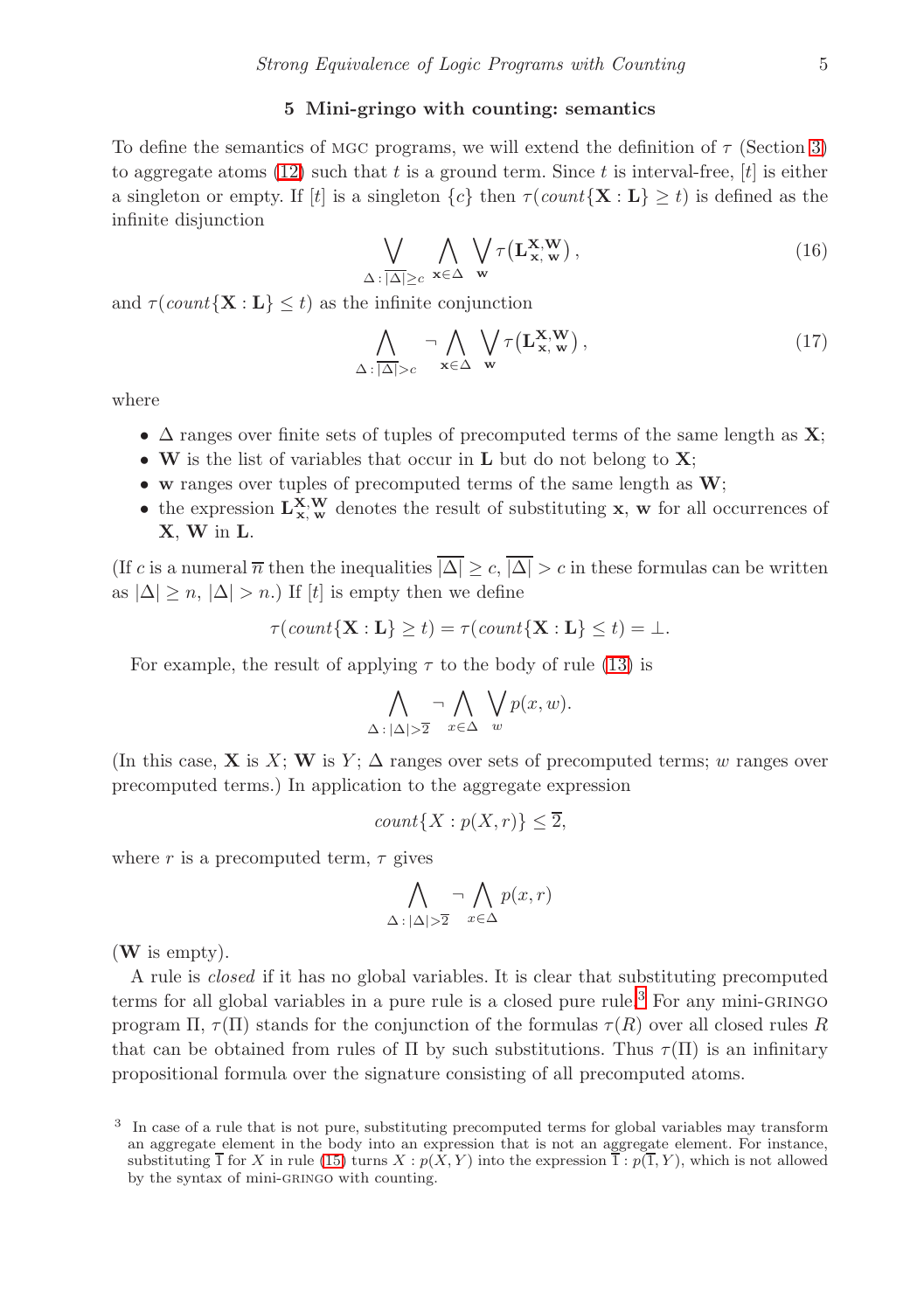For example,  $\tau$  transforms rule [\(13\)](#page-3-4) into

$$
\bigwedge_{\Delta : |\Delta| > \overline{2}} \neg \bigwedge_{x \in \Delta} \bigvee_{w} p(x, w) \to q,
$$

where  $\Delta$  ranges over sets of precomputed terms, and w ranges over precomputed terms. Rule [\(14\)](#page-3-6) becomes

$$
\bigwedge_{r} \left( \left( \bigwedge_{\Delta \,:\, |\Delta| > \overline{2}} \neg \bigwedge_{x \in \Delta} p(x,r) \right) \land \tau(r = \overline{1..10}) \to q \right),
$$

where r ranges over precomputed terms, and  $\Delta$  ranges over sets of precomputed terms. The subformula  $\tau(r = \overline{1..10})$  is ⊤ if r is one of the numerals  $\overline{1}, \ldots, \overline{10}$ , and  $\perp$  otherwise.

The semantics of mgc described in this section, like the semantics of aggregates proposed by Gebser et al. [2015,](#page-15-9) aims at modeling the behavior of the answer set solver clingo. The definition in this paper is simpler than the 2015 version, but more limited in scope, because it is does not cover aggregates other than #count. The two versions of the semantics of #count are not completely equivalent, however, because they handle infinite sets in slightly different ways. This difference does not affect safe programs, and is in this sense inessential.

# 6 Review: representing mini-gringo rules by formulas

<span id="page-5-0"></span>The target language of the translation  $\tau^*$  is a first-order language with two sorts: the sort *general* and its subsort *integer*. General variables are meant to range over arbitrary precomputed terms, and we identify them with variables used in mini-gringo rules. Integer of the second sort are meant to range over numerals (or, equivalently, integers). The signature  $\sigma_0$  of the language includes

- all precomputed terms as object constants; an object constant is assigned the sort *integer* iff it is a numeral;
- the symbols  $+$ ,  $-$  and  $\times$  as binary function constants; their arguments and values have the sort *integer* ;
- symbols  $p/n$ , where p is a symbolic constant, as n-ary predicate constants;
- comparison symbols [\(6\)](#page-1-4) as binary predicate constants.

An atomic formula  $(p/n)(t)$  can be abbreviated as  $p(t)$ . An atomic formula  $\prec (t_1, t_2)$ , where  $\prec$  is a comparison symbol, can be written as  $t_1 \prec t_2$ .

Lifschitz et al. [2019](#page-15-6) defined, for every mini-GRINGO term t, a formula  $val_t(Z)$  that expresses, informally speaking, that Z is one of the values of t. For example,  $val_{\overline{2}}(Z)$  is  $Z = \overline{2}$ . If **t** is a tuple  $t_1, \ldots, t_n$  of mini-GRINGO terms, and **Z** is a tuple  $Z_1, \ldots, Z_n$  of distinct general variables, then  $val_{\mathbf{t}}(\mathbf{Z})$  stands for  $val_{t_1}(Z_1) \wedge \cdots \wedge val_{t_n}(Z_n)$ .

The translation  $\tau^B$ , which transforms literals and comparisons into formulas over the signature  $\sigma_0$ , is defined in that paper as follows:<sup>[4](#page-5-1)</sup>

•  $\tau^B(p(\mathbf{t})) = \exists \mathbf{Z}(val_{\mathbf{t}}(\mathbf{Z}) \wedge p(\mathbf{Z}));$ 

<span id="page-5-1"></span> $4$  The superscript  $B$  indicates that this translation is intended for *bodies* of rules.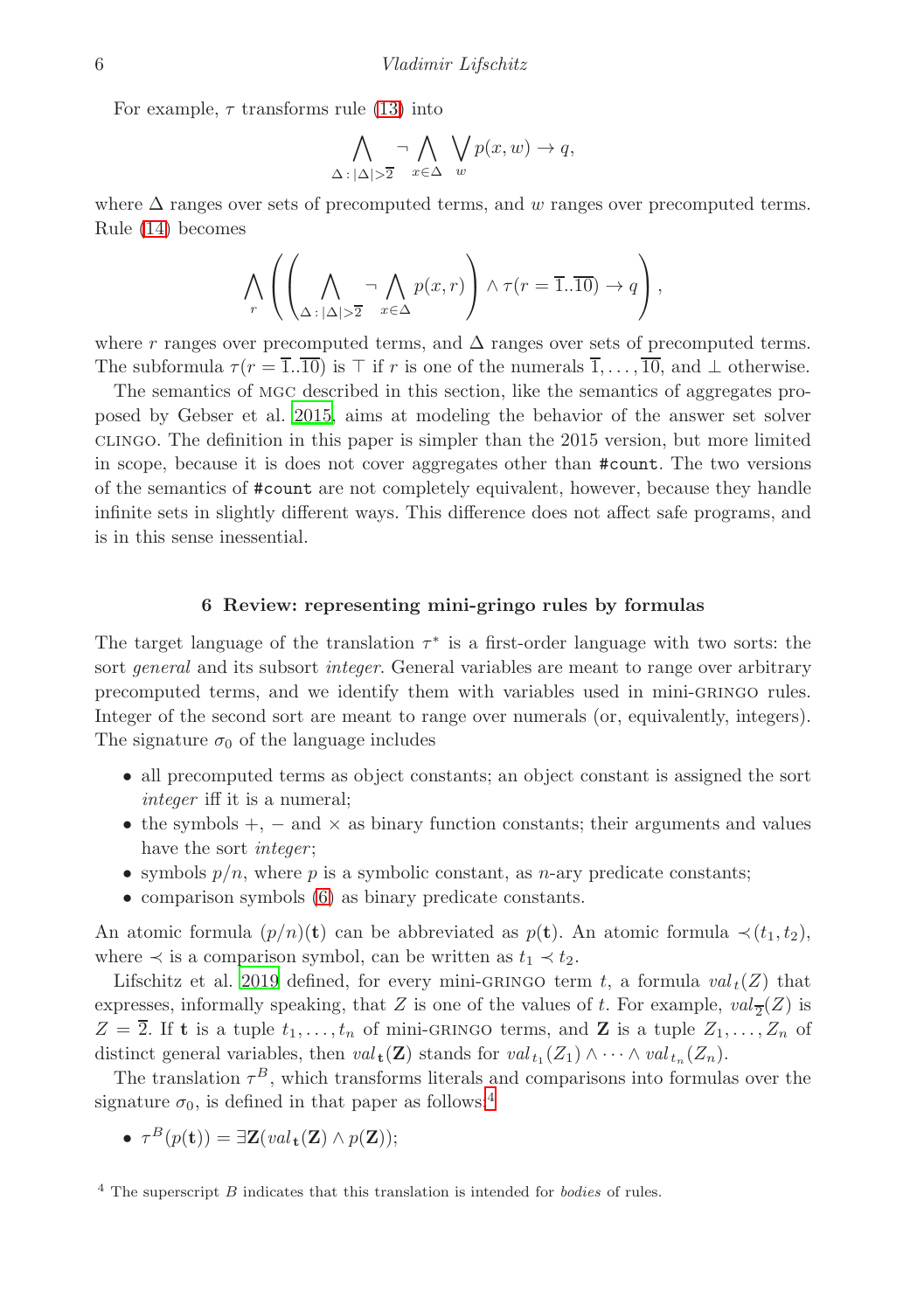- $\tau^B(not \ p(\mathbf{t})) = \exists \mathbf{Z}(val_{\mathbf{t}}(\mathbf{Z}) \wedge \neg p(\mathbf{Z}));$
- $\tau^B(not~not~p(\mathbf{t})) = \exists \mathbf{Z}(val_{\mathbf{t}}(\mathbf{Z}) \wedge \neg \neg p(\mathbf{Z}));$
- $\tau^{B}(t_{1} \prec t_{2}) = \exists Z_{1} Z_{2}(val_{t_{1}}(Z_{1}) \wedge val_{t_{2}}(Z_{2}) \wedge Z_{1} \prec Z_{2}).$

Here  $Z_1$ ,  $Z_2$ , and members of the tuple **Z** are fresh general variables.

The result of applying  $\tau^*$  to a mini-GRINGO rule  $H \leftarrow B_1 \wedge \cdots \wedge B_n$  can be defined as the universal closure of the formula

<span id="page-6-5"></span>
$$
B_1^* \wedge \cdots \wedge B_n^* \wedge val_{\mathbf{t}}(\mathbf{Z}) \to p(\mathbf{Z}) \quad \text{if } H \text{ is } p(\mathbf{t}),
$$
  
\n
$$
B_1^* \wedge \cdots \wedge B_n^* \wedge val_{\mathbf{t}}(\mathbf{Z}) \to p(\mathbf{Z}) \vee \neg p(\mathbf{Z}) \quad \text{if } H \text{ is } p\{(\mathbf{t})\},
$$
  
\n
$$
\neg (B_1^* \wedge \cdots \wedge B_n^*) \quad \text{if } H \text{ is empty},
$$
\n(18)

where  $B_i^*$  stands for  $\tau^B(B_i)$ , and **Z** is a tuple of fresh general variables.

For example, the result of applying  $\tau^*$  to choice rule [\(11\)](#page-3-1) is

$$
\forall X Z(\tau^{B}(p(X)) \land Z = \overline{2} \to p(Z) \lor \neg p(Z));
$$

<span id="page-6-0"></span> $\tau^B(p(X))$  can be further expanded into  $\exists Z(Z=X \wedge p(Z)).$ 

## 7 Extending the target language

In this section, we extend the translation  $\tau^*$  to arbitrary pure rules. This more general translation produces first-order formulas over the signature  $\sigma_1$  that is obtained from  $\sigma_0$ by adding infinitely many predicate constants

<span id="page-6-2"></span>
$$
At least_{F}^{\mathbf{X};\mathbf{V}} \text{ and } At most_{F}^{\mathbf{X};\mathbf{V}} \tag{19}
$$

where **X** and **V** are disjoint lists of distinct general variables, and F is a formula over  $\sigma_0$ such that each of its free variables belongs to  $X$  or to  $V<sup>5</sup>$  $V<sup>5</sup>$  $V<sup>5</sup>$ . The number of arguments of each of constants [\(19\)](#page-6-2) is greater by 1 than the length of  $V$ ; all arguments are of the sort *general*.

If *n* is a positive integer then the formula  $Atleast_F^{\mathbf{X,V}}(\mathbf{V},\overline{n})$  is meant to express that F holds for at least  $n$  values of  $X$ ; symbolically,

<span id="page-6-4"></span>
$$
\exists \mathbf{X}_1 \cdots \mathbf{X}_n \left( \bigwedge_{i=1}^n F_{\mathbf{X}_i}^{\mathbf{X}} \wedge \bigwedge_{i < j} \neg (\mathbf{X}_i = \mathbf{X}_j) \right), \tag{20}
$$

where  $X_1, \ldots, X_n$  are tuples of fresh general variables.<sup>[6](#page-6-3)</sup> For any precomputed term r, the expression  $\exists_{\geq r} \mathbf{X} F$  will stand for

formula (20), if 
$$
r = \overline{n} > \overline{0}
$$
,  
\n $\top$ , if  $r \leq \overline{0}$ ,  
\n $\bot$ , if  $r > \overline{n}$  for all integers n.

<sup>5</sup> Adding infinitely many predicate symbols gives us a single signature that is sufficient for representing all mgc rules. The translation of any specific rule will only contain finitely many symbols, of course.

<span id="page-6-3"></span><span id="page-6-1"></span><sup>6</sup> An expression of the form  $(X_1, X_2, ...)$  =  $(Y_1, Y_2, ...)$  stands for  $X_1 = Y_1 \wedge X_2 = Y_2 \wedge \cdots$ .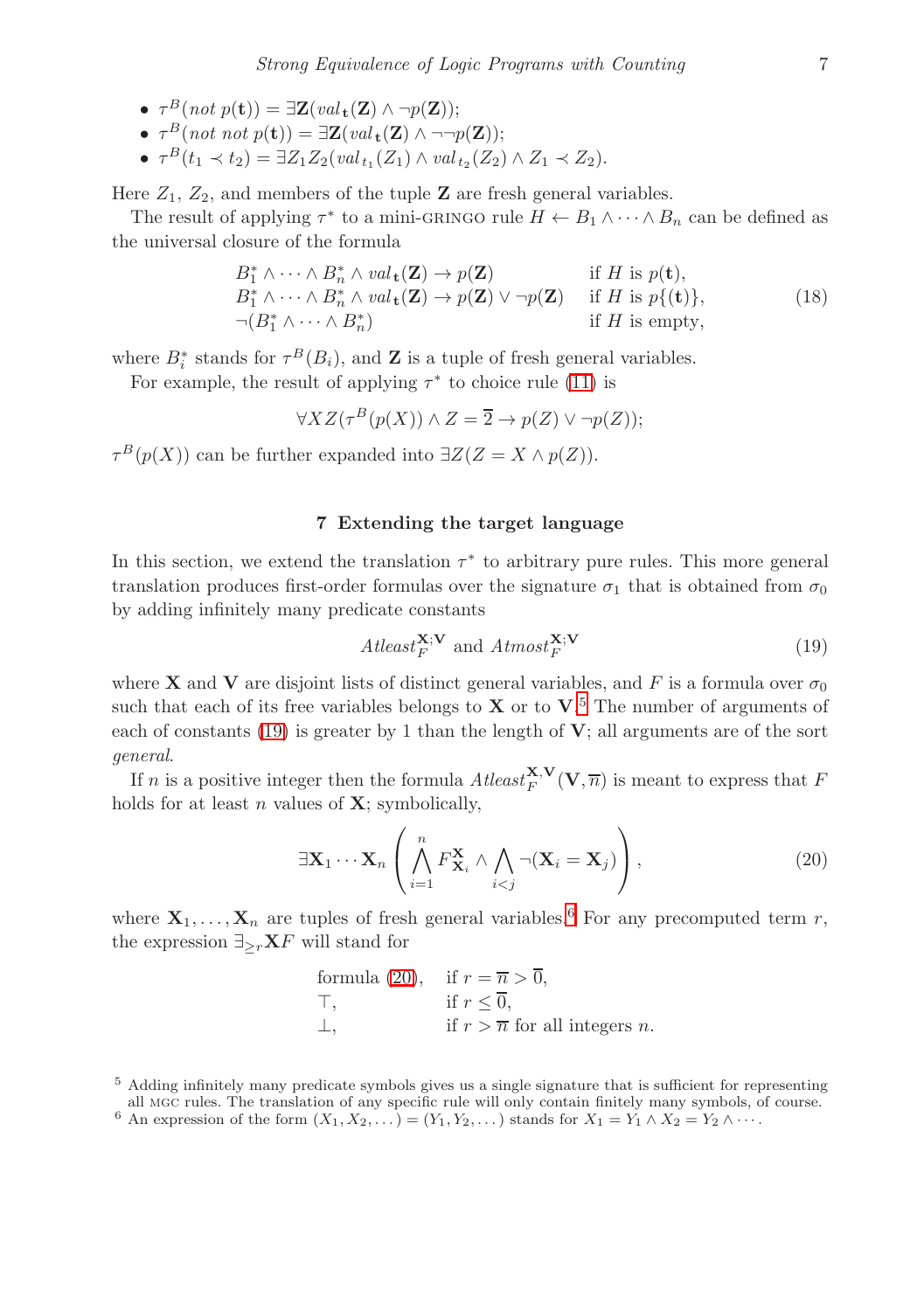The formula  $Atmost_F^{\mathbf{X},\mathbf{V}}(\mathbf{V},\overline{n})$  is meant to express that F holds for at most n values of X; symbolically,

<span id="page-7-2"></span>
$$
\forall \mathbf{X}_1 \cdots \mathbf{X}_{n+1} \left( \bigwedge_{i=1}^{n+1} F_{\mathbf{X}_i}^{\mathbf{X}} \rightarrow \bigvee_{i < j} \mathbf{X}_i = \mathbf{X}_j \right). \tag{21}
$$

For any precomputed term r, the expression  $\exists_{\leq r} \mathbf{X} F$  will stand for

formula (21), if 
$$
r = \overline{n} \ge \overline{0}
$$
,  
\n $\perp$ , if  $r < \overline{0}$ ,  
\n $\top$ , if  $r > \overline{n}$  for all integers *n*.

The set of all sentences of the forms

<span id="page-7-3"></span>
$$
\forall \mathbf{V} \left( At least_{F}^{\mathbf{X};\mathbf{V}}(\mathbf{V},r) \leftrightarrow \exists_{\geq r} \mathbf{X} F \right), \tag{22}
$$

$$
\forall \mathbf{V} \left(Atmost_{F}^{\mathbf{X};\mathbf{V}}(\mathbf{V},r) \leftrightarrow \exists_{\leq r} \mathbf{X} F\right) \tag{23}
$$

<span id="page-7-0"></span>will be denoted by *Defs*.

# 8 Representing pure rules by formulas

To extend the definition of  $\tau^*$  reproduced in Section [6](#page-5-0) to arbitrary pure rules, we need to say how to choose  $B_i^*$  in [\(18\)](#page-6-5) when  $B_i$  includes an aggregate element **X** : **L**. Let **V** be the list of global variables that occur in  $L$ , and let  $W$  be the list of local variables that occur in **L** but are not included in **X**. Then  $B_i^*$  is defined as

$$
\exists C \left( val_t(C) \land Atleast_{\exists \mathbf{W}_{\tau}^B(\mathbf{L})}^{\mathbf{X};\mathbf{V}}(\mathbf{V},C) \right)
$$

if  $B_i$  is  $count\{X: L\} \geq t$ , and as

$$
\exists C \left( val_t(C) \land Atmost^{\mathbf{X};\mathbf{V}}_{\exists \mathbf{W} \tau^B(\mathbf{L})}(\mathbf{V},C) \right)
$$

if  $B_i$  is  $count\{X : L\} \leq t$ , where C is a fresh general variable.

For example, the result of applying  $\tau^*$  to rule [\(13\)](#page-3-4) is

$$
\exists C \left( val_{\overline{2}}(C) \land Atmost_{\exists Y\tau^B(p(X,Y))}^{X;}(C) \right) \rightarrow q
$$

(V is empty, W is Y). The result of applying  $\tau^*$  to rule [\(14\)](#page-3-6) is

$$
\forall Y \left(\exists C \left( val_{\overline{2}}(C) \land Atmost_{\tau^B(p(X,Y))}^{X;Y}(Y,C) \right) \land \tau^B(Y=\overline{1}..\overline{10}) \to q \right)
$$

 $(V \t{is } Y, W \t{is empty}).$ 

For any MGC program  $\Pi$ ,  $\tau^*(\Pi)$  stands for the conjunction of the formulas  $\tau^*(R)$  for all rules R of  $\Pi$ . Thus  $\tau^*(\Pi)$  is a sentence over the signature  $\sigma_1$ .

# 9 Review: infinitary logic of here-and-there

<span id="page-7-1"></span>Some of the properties of the translation  $\tau^*$  discussed below refer to the deductive system of infinitary propositional logic of here-and-there [Harrison et](#page-15-11) al. [\(2017\)](#page-15-11), denoted by  $HT^{\infty}$ . In this section, we reproduce the definition of that system.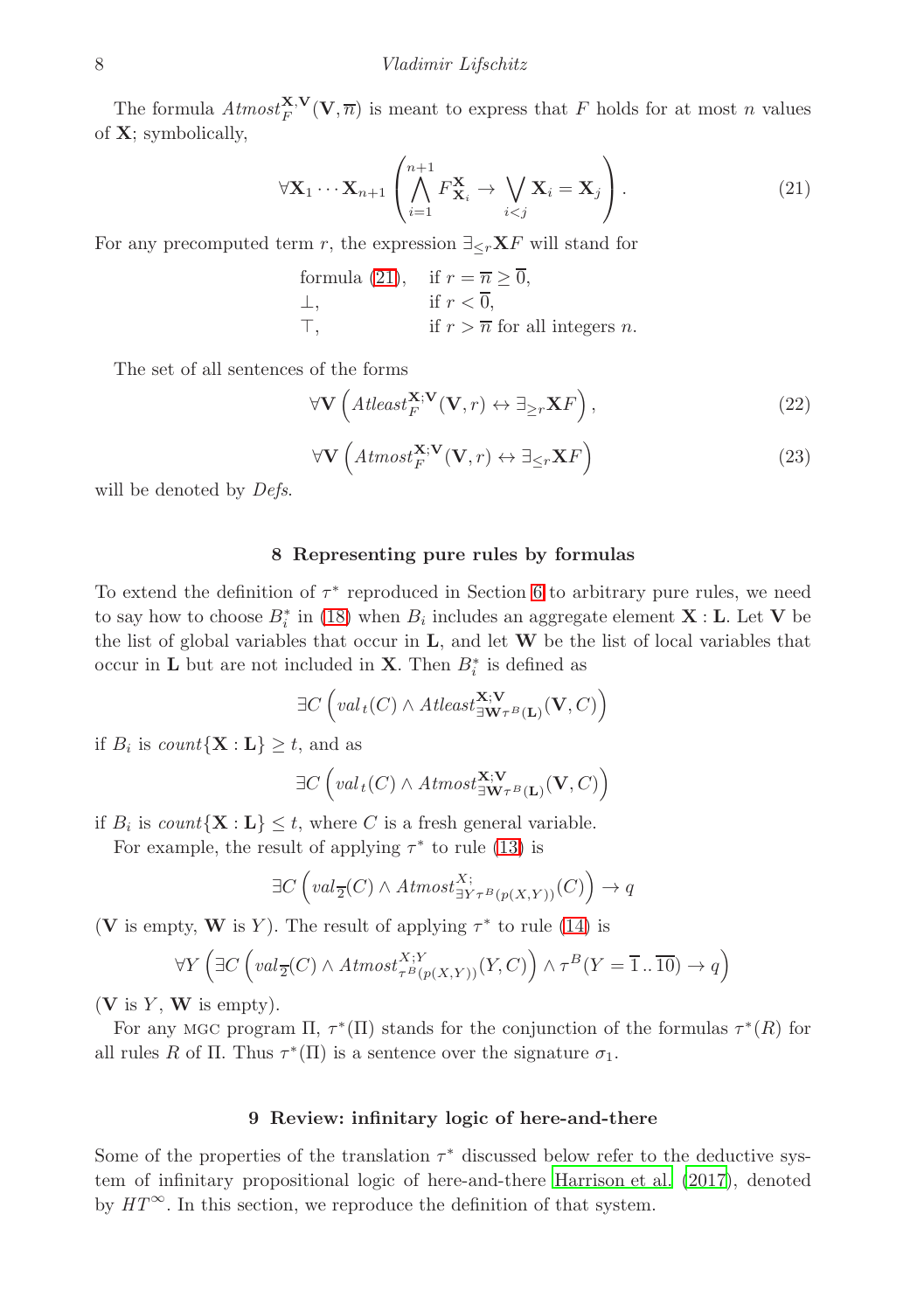$$
(\wedge I) \frac{\Gamma \Rightarrow H \quad \text{for all } H \in \mathcal{H}}{\Gamma \Rightarrow \mathcal{H}^{\wedge}} \qquad (\wedge E) \frac{\Gamma \Rightarrow \mathcal{H}^{\wedge}}{\Gamma \Rightarrow H} \quad (H \in \mathcal{H})
$$
  

$$
(\vee I) \frac{\Gamma \Rightarrow H}{\Gamma \Rightarrow \mathcal{H}^{\vee}} \quad (H \in \mathcal{H}) \qquad (\vee E) \frac{\Gamma \Rightarrow \mathcal{H}^{\vee}}{\Gamma \Rightarrow \mathcal{H}^{\vee}} \qquad \frac{\Delta, H \Rightarrow F \quad \text{for all } H \in \mathcal{H}}{\Gamma, \Delta \Rightarrow F}
$$
  

$$
(\rightarrow I) \frac{\Gamma, F \Rightarrow G}{\Gamma \Rightarrow F \rightarrow G} \qquad (\rightarrow E) \frac{\Gamma \Rightarrow F \quad \Delta \Rightarrow F \rightarrow G}{\Gamma, \Delta \Rightarrow G}
$$

Table 1. Introduction and elimination rules of infinity propositional logic. By 
$$
\mathcal{H}^{\wedge}
$$
 and  $\mathcal{H}^{\vee}$  we denote the conjunction and disjunction of all formulas in  $\mathcal{H}$ .

The derivable objects of  $HT^{\infty}$  are *sequents*—expressions of the form  $\Gamma \Rightarrow F$ , where F is an infinitary propositional formula, and  $\Gamma$  is a finite set of infinitary propositional formulas ("F under assumptions Γ"). To simplify notation, we write  $\Gamma$  as a list. We identify a sequent of the form  $\Rightarrow$  F with the formula F.

The axiom schemas of  $HT^{\infty}$  are

$$
F \Rightarrow F,
$$
  

$$
F \vee (F \to G) \vee \neg G
$$

and

<span id="page-8-1"></span>
$$
\bigwedge_{\alpha \in A} \bigvee_{F \in \mathcal{H}_{\alpha}} F \to \bigvee_{(F_{\alpha})_{\alpha \in A}} \bigwedge_{\alpha \in A} F_{\alpha}, \tag{24}
$$

where  $(\mathcal{H}_\alpha)_{\alpha\in A}$  is a non-empty family of sets of formulas; the disjunction in the conse-quent of [\(24\)](#page-8-1) extends over all elements  $(F_{\alpha})_{\alpha \in A}$  of the Cartesian product of the family  $(\mathcal{H}_{\alpha})_{\alpha\in A}$ . The inference rules of  $HT^{\infty}$  are the introduction and elimination rules for the propositional connectives shown in the table above and the weakening rule

$$
(W) \frac{\Gamma \Rightarrow F}{\Gamma, \Delta \Rightarrow F}.
$$

Falsity and negation are not mentioned in the axiom schemas and inference rules of *HT*<sup>∞</sup> because  $\perp$  is considered shorthand for  $\emptyset^{\vee}$ , and  $\neg F$  is shorthand for  $F \to \perp$ .

The set of *theorems of*  $HT^{\infty}$  is the smallest set of sequents that includes the axioms of the system and is closed under the application of its inference rules. We say that formulas F and G are *equivalent in*  $HT^{\infty}$  if  $F \leftrightarrow G$  is a theorem of  $HT^{\infty}$ .

The role of this deductive system is determined by the fact that two infinitary propositional formulas are strongly equivalent to each other if and only if they are equivalent in  $HT^{\infty}$  [\(Harrison et al. 2017](#page-15-11), Corollary 2).

#### 10 Properties of the generalized translation

<span id="page-8-0"></span>Informally speaking, a pure rule R has the same meaning as the sentence  $\tau^*(R)$ . This claim is made precise in Theorem [1](#page-9-0) below. The statement of the theorem refers to the infinitary propositional formulas obtained from sentences over  $\sigma_1$  by applying the grounding operator gr, which is defined recursively: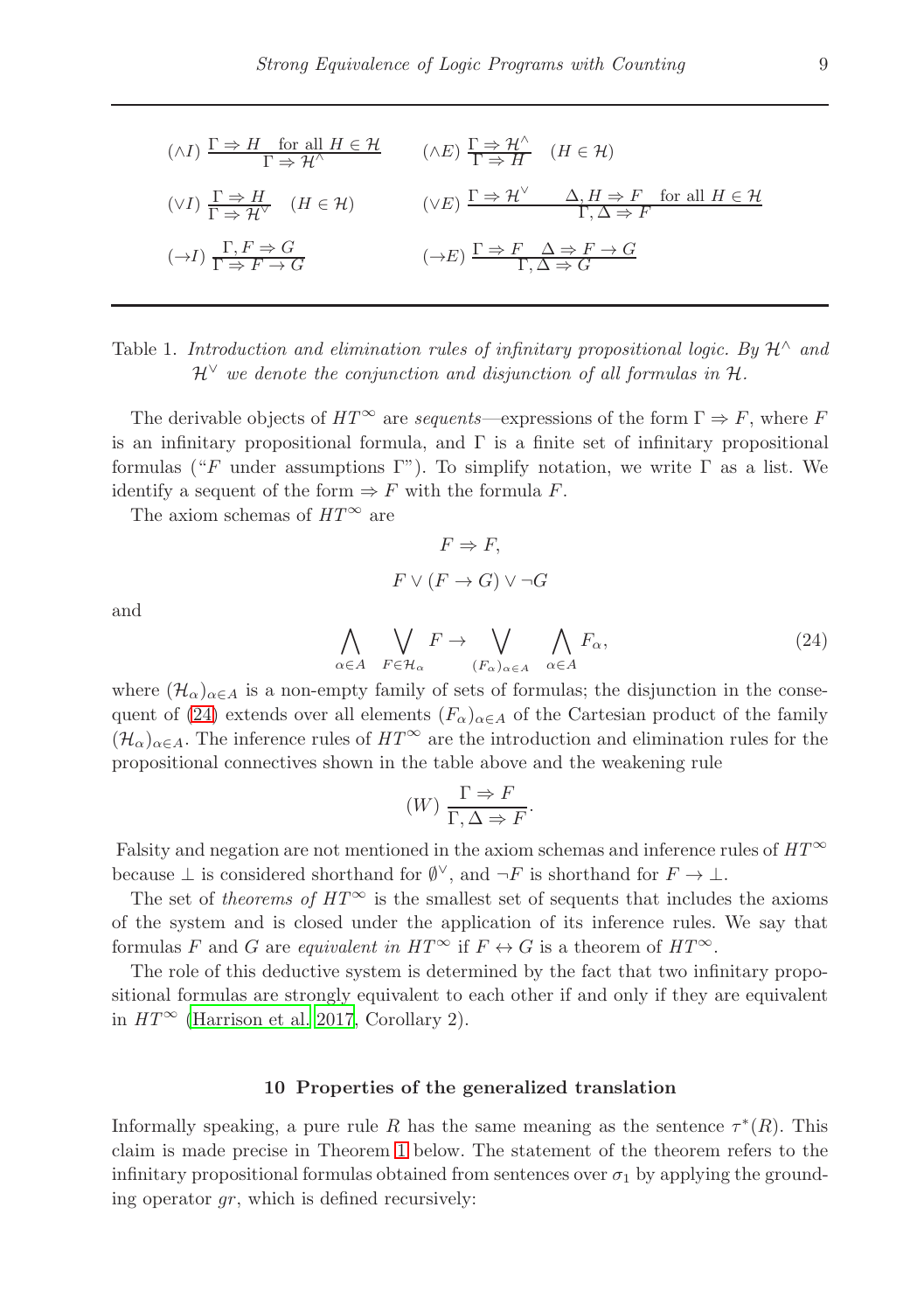- $gr(\perp)$  is  $\perp$ ;
- if F is  $\prec$   $(t_1, t_2)$ , where  $\prec$  is a comparison symbol, then  $qr(F)$  is  $\top$  if the relation  $\prec$ holds for the values of  $t_1$  and  $t_2$ , and  $\perp$  otherwise;
- if F is  $p(\mathbf{t})$ , where p is not a comparison symbol, then  $qr(F)$  is obtained from F by replacing each member of the tuple t by its value;
- $gr(F \odot G)$  is  $gr(F) \odot gr(G)$  for every binary connective  $\odot$ ;
- $gr(\forall X F)$  is the conjunction of the formulas  $gr(F_r^X)$  over all precomputed terms  $r$  if X is a general variable, and over all numerals  $r$  if X is an integer variable;
- $gr(\exists X F)$  is the disjunction of the formulas  $gr(F_r^X)$  over all precomputed terms r if  $X$  is a general variable, and over all numerals  $r$  if  $X$  is an integer variable.

Thus  $qr(F)$  is an infinitary propositional formula over the signature consisting of all atomic formulas of the form  $p(\mathbf{r})$ , where p is different from comparison symbols and r is a tuple of precomputed terms. Such atomic formulas will be called *extended precomputed atoms*. Unlike precomputed atoms, they may contain predicate symbols [\(19\)](#page-6-2). If Γ is a set of sentences over  $\sigma_1$  then  $gr(\Gamma)$  stands for the set of formulas  $gr(F)$  for all F in  $\Gamma$ .

<span id="page-9-0"></span>The statement of the theorem refers also to the system  $HT^{\infty}$  (Section [9\)](#page-7-1) extended by the axioms  $gr(Defs)$ . These axioms express the meaning of predicate symbols [\(19\)](#page-6-2).

# *Theorem 1*

For any pure rule R,  $gr(\tau^*(R))$  is equivalent to  $\tau(R)$  in  $HT^{\infty}+gr(Defs)$ .

About MGC programs  $\Pi_1$ ,  $\Pi_2$  we say that they are *strongly equivalent* to each other if  $\tau(\Pi_1)$  is strongly equivalent to  $\tau(\Pi_2)$ . This condition guarantees that for any MGC program Π (and, more generally, for any logic program Π in a similar language),  $\Pi_1 \cup \Pi$ has the same stable models as  $\Pi_2 \cup \Pi$ .

## <span id="page-9-4"></span>*Theorem 2*

MGC programs  $\Pi_1$ ,  $\Pi_2$  are strongly equivalent to each other iff

<span id="page-9-5"></span>
$$
gr(\tau^*(\Pi_1))
$$
 is equivalent to  $gr(\tau^*(\Pi_2))$  in  $HT^{\infty} + gr(Defs)$ . (25)

Thus the claim that MGC programs  $\Pi_1$ ,  $\Pi_2$  are strongly equivalent to each other can be always established, in principle, by deriving each of the infinitary propositional formulas  $gr(\tau^*(\Pi_1)), gr(\tau^*(\Pi_2))$  from the other in  $HT^{\infty}+gr(Defs)$ . Theorem [3](#page-9-1) below shows that in some cases such a claim can be justified by operating with finite formulas—with firstorder formulas of the signature  $\sigma_1$ . Instead of  $HT^{\infty} + gr(Defs)$  we can use the logic of here-and-there with arithmetic [Lifschitz \(2021\)](#page-15-7) extended by the axiom schemas *Defs*:

## <span id="page-9-1"></span>*Theorem 3*

For any MGC programs  $\Pi_1$ ,  $\Pi_2$ , if the formulas  $\tau^*(\Pi_1)$  and  $\tau^*(\Pi_2)$  are equivalent in  $HTA+Defs$  then  $\Pi_1$  and  $\Pi_2$  are strongly equivalent to each other.

As an example, we will use  $HT^{\infty}+qr(Defs)$  to verify that rules [\(1\)](#page-0-1), [\(2\)](#page-0-0), [\(3\)](#page-1-0) are strongly equivalent to each other. The translation  $\tau^*$  transforms these rules into the formulas

$$
\forall Y \left( \exists C \left( C = Y \land \text{Atleast}_{\tau^B(p(X))}^{X;}(C) \right) \land \tau^B(Y = \overline{1}), \to q \right),\tag{26}
$$

<span id="page-9-2"></span>
$$
\exists C \left( C = \overline{1} \land \text{Atleast}_{\tau^B(p(X))}^{X;}(C) \right) \to q,\tag{27}
$$

<span id="page-9-3"></span>
$$
\forall X(\tau^B(p(X)) \to q). \tag{28}
$$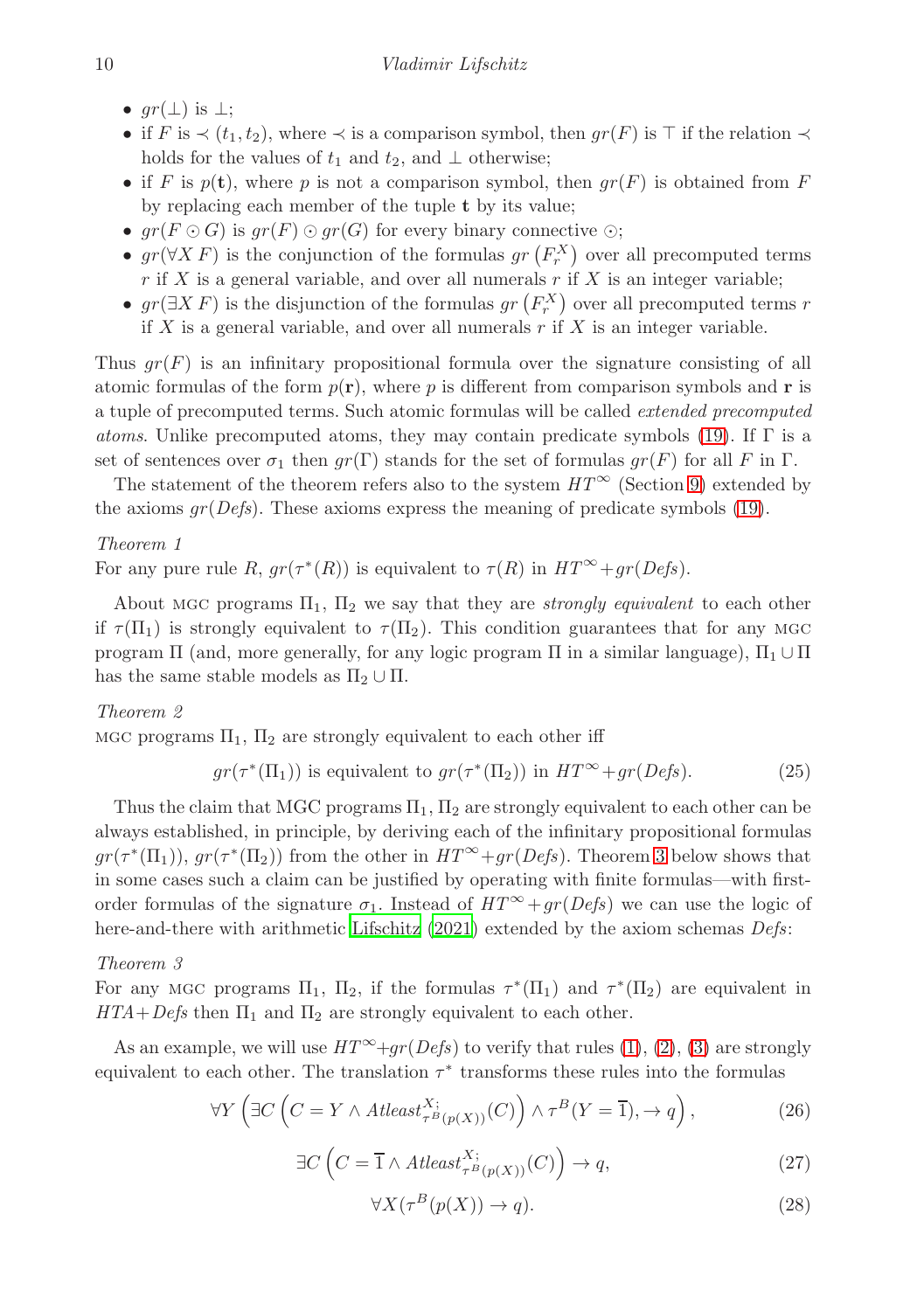The first two formulas are equivalent to each other in intuitionistic predicate calculus with equality, which is a subsystem of *HTA*; this is clear from the fact that  $\tau^B(Y = \overline{1})$ stands for the formula  $\exists Z_1Z_2(Z_1 = Y \wedge Z_2 = \overline{1} \wedge Z_1 = Z_2)$ , which is intuitionistically equivalent to  $Y = \overline{1}$ . Furthermore, [\(27\)](#page-9-2) is intuitionistically equivalent to

<span id="page-10-1"></span>
$$
At least_{\tau^B(p(X))}^{X;}(\overline{1}) \to q. \tag{29}
$$

Using the axiom

$$
At least_{\tau^B(p(X))}^{X;}(\overline{1}) \leftrightarrow \exists X \tau^B(p(X))
$$

of  $HTA+Defs$ , [\(29\)](#page-10-1) can be transformed into the formula  $\exists X \tau^B(p(X)) \rightarrow q$ , which is intuitionistically equivalent to [\(28\)](#page-9-3).

### 11 Proofs

<span id="page-10-3"></span><span id="page-10-0"></span>In this section, the word "equivalent" in application to infinitary propositional formulas refers to equivalence in  $HT^{\infty}$  whenever the deductive system is not specified.

*Lemma 1*

For any tuple  $t$  of terms in the language of mini-GRINGO and any tuple  $r$  of precomputed terms of the same length, the formula  $gr(val_{\mathbf{t}}(\mathbf{r}))$  is provable in  $HT^{\infty}$  if  $\mathbf{r} \in [\mathbf{t}]$ , and refutable otherwise.

## *Proof*

For the case when t is a single term, the assertion of the lemma can be proved by induction [\(Lifschitz et al. 2019](#page-15-6), Proposition 1). The general case easily follows.  $\Box$ 

<span id="page-10-4"></span>The following fact is Proposition 2 by Lifschitz et al. [2019](#page-15-6).

# *Lemma 2*

If  $L$  is a ground literal or ground comparison in the language of mini-GRINGO then  $gr(\tau^B(L))$  is equivalent to  $\tau(L)$ .

### <span id="page-10-6"></span>*Lemma 3*

Let  $X, V, W$  be disjoint lists of distinct general variables, and let A be an aggregate atom count $\{X : L\} \prec t$  such that every variable occurring in L belongs to one of these three lists, and every variable occurring in  $t$  belongs to  $V$ . For any list  $\bf{v}$  of precomputed terms of the same length as **V**, the formula  $\tau(A_v^{\mathbf{V}})$  is equivalent in  $HT^{\infty} + gr(Defs)$  to

<span id="page-10-2"></span>
$$
gr\left(\exists C\left( val_{t_{\mathbf{v}}^{\mathbf{V}}}(C) \land Altleast_{\exists \mathbf{W}\tau^{B}(\mathbf{L})}^{\mathbf{X};\mathbf{V}}(\mathbf{v},C)\right)\right) \tag{30}
$$

if ≺ is ≥, and to

<span id="page-10-5"></span>
$$
gr\left(\exists C\left( val_{t_{\mathbf{v}}^{\mathbf{V}}}(C) \land Atmost_{\exists \mathbf{W}\tau^{B}(\mathbf{L})}^{\mathbf{X};\mathbf{V}}(\mathbf{v},C)\right)\right) \tag{31}
$$

if ≺ is ≤.

*Proof Case 1:*  $\prec$  is  $\geq$ . Formula [\(30\)](#page-10-2) can be written as

$$
\bigvee_c \left( \text{gr}(val_{t^{\mathbf{V}}_{\mathbf{V}}}(c)) \wedge \text{Atleast}^{\mathbf{X};\mathbf{V}}_{\exists \mathbf{W} \tau^B(\mathbf{L})}(\mathbf{v},c) \right),
$$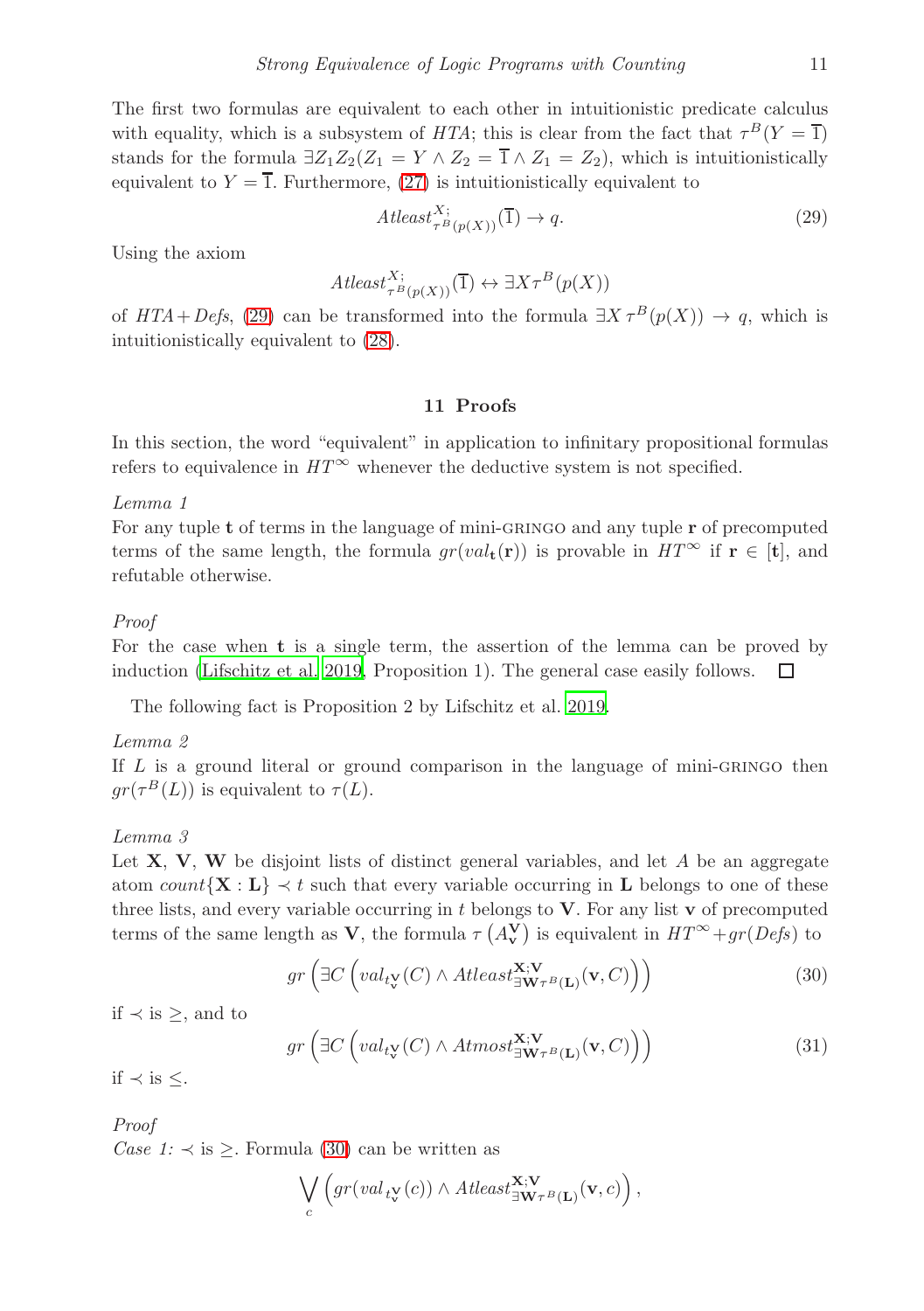where  $c$  ranges over precomputed terms. From Lemma [1](#page-10-3) we see that it is equivalent to

$$
\bigvee_{c \in [t_{\bf v}^{\bf V}]} \text{Atleast}_{\exists {\bf W}^{\tau_B}({\bf L})}^{{\bf X}; {\bf V}}({\bf v}, c).
$$

Consider the infinitary formula obtained by grounding [\(22\)](#page-7-3) with  $\exists \mathbf{W} \tau^{B}(\mathbf{L})$  as F. One of its conjunctive terms is

$$
At least_{\exists \mathbf{W}_{\tau} B(\mathbf{L})}^{\mathbf{X};\mathbf{V}}(\mathbf{v},c) \leftrightarrow gr\left(\left(\exists_{\geq c} \mathbf{X} \exists \mathbf{W}_{\tau} B(\mathbf{L})\right)_{\mathbf{V}}^{\mathbf{V}}\right).
$$

Consequently [\(30\)](#page-10-2) is equivalent in  $HT^{\infty} + qr(Defs)$  to

<span id="page-11-0"></span>
$$
\bigvee_{c \in [t_v^{\mathbf{V}}]} gr\left(\left(\exists_{\geq c} \mathbf{X} \exists \mathbf{W} \tau^{B}(\mathbf{L})\right)_{\mathbf{V}}^{\mathbf{V}}\right).
$$
\n(32)

*Case 1.1:* The set  $[t_v]$  is empty. Then [\(32\)](#page-11-0) is the empty disjunction  $\perp$ ;  $\tau(A_v^V)$  is  $\perp$ as well. *Case 1.2:* The set  $[t_v^{\mathbf{V}}]$  is non-empty. Since t is interval-free, this set is a singleton  $\{c\}$ , so that  $(32)$  is

<span id="page-11-1"></span>
$$
gr\left(\left(\exists_{\geq c}\mathbf{X}\exists\mathbf{W}\tau^{B}(\mathbf{L})\right)^{\mathbf{V}}_{\mathbf{v}}\right)
$$
\n(33)

and  $\tau(A_{\mathbf{v}}^{\mathbf{V}})$  is

<span id="page-11-2"></span>
$$
\bigvee_{\Delta : |\Delta| \ge c} \bigwedge_{\mathbf{x} \in \Delta} \bigvee_{\mathbf{w}} \tau(\mathbf{L}_{\mathbf{x}, \mathbf{v}, \mathbf{w}}^{\mathbf{x}, \mathbf{V}, \mathbf{W}}).
$$
 (34)

*Case 1.2.1:*  $c \leq 0$ . Then [\(33\)](#page-11-1) is  $\top$ . The disjunctive term of [\(34\)](#page-11-2) with  $\Delta = \emptyset$  is the empty conjunction ⊤, so that [\(34\)](#page-11-2) is equivalent to ⊤. *Case 1.2.2:* for all  $n, c > \overline{n}$ . Then [\(33\)](#page-11-1) is ⊥. Formula [\(34\)](#page-11-2) is the empty disjunction  $\bot$  as well. *Case 1.2.3:* c is a numeral  $\overline{n}$ ,  $n > 0$ . Then [\(33\)](#page-11-1) is

$$
gr\left(\exists \mathbf{X}_1 \cdots \mathbf{X}_n \left( \bigwedge_{i=1}^n \exists \mathbf{W} \left( \tau^B(\mathbf{L})_{\mathbf{X}_i, \mathbf{v}}^{\mathbf{X}, \mathbf{V}} \right) \wedge \bigwedge_{i < j} \neg (\mathbf{X}_i = \mathbf{X}_j) \right) \right),
$$

This formula can be rewritten as

$$
\bigvee_{\mathbf{x}_1,\dots,\mathbf{x}_n} \left( \bigwedge_{i=1}^n \bigvee_{\mathbf{w}} gr\left( (\tau^B \mathbf{L})_{\mathbf{x}_i,\mathbf{v},\mathbf{w}}^{\mathbf{x},\mathbf{V},\mathbf{W}} \right) \wedge \bigwedge_{i
$$

 $(\mathbf{x}_1, \dots \mathbf{x}_n, \mathbf{w})$  range over tuples of precomputed terms). The part  $\bigwedge_{i < j} \neg (gr(\mathbf{x}_i = \mathbf{x}_j))$ is equivalent to ⊤ if the tuples  $x_1, \ldots, x_n$  are pairwise distinct, that is to say, if the cardinality of the set  $\{x_1, \ldots, x_n\}$  is n; otherwise this conjunction is equivalent to  $\perp$ . Consequently [\(33\)](#page-11-1) is equivalent to

$$
\bigvee_{\Delta : |\Delta| = n} \bigwedge_{\mathbf{x} \in \Delta} \bigvee_{\mathbf{w}} gr\left((\tau^B \mathbf{L})_{\mathbf{x}, \mathbf{v}, \mathbf{w}}^{\mathbf{x}, \mathbf{v}, \mathbf{w}}\right).
$$

The formula  $gr((\tau^B {\bf L})_{{\bf x},V{\bf v},W}^{\bf X,V,W})$  can be rewritten as  $gr(\tau^B({\bf L}_{{\bf x},V{\bf v},W}^{\bf X,V,W})).$  By Lemma [2,](#page-10-4) it is equivalent to  $\tau(\mathbf{L}_{\mathbf{x},\mathbf{v},\mathbf{w}}^{\mathbf{x},\mathbf{V},\mathbf{W}})$ , so that [\(33\)](#page-11-1) is equivalent to

<span id="page-11-3"></span>
$$
\bigvee_{\Delta : |\Delta| = n} \bigwedge_{\mathbf{x} \in \Delta} \bigvee_{\mathbf{w}} \tau(\mathbf{L}_{\mathbf{x}, \mathbf{v}, \mathbf{w}}^{\mathbf{x}, \mathbf{v}, \mathbf{w}}).
$$
 (35)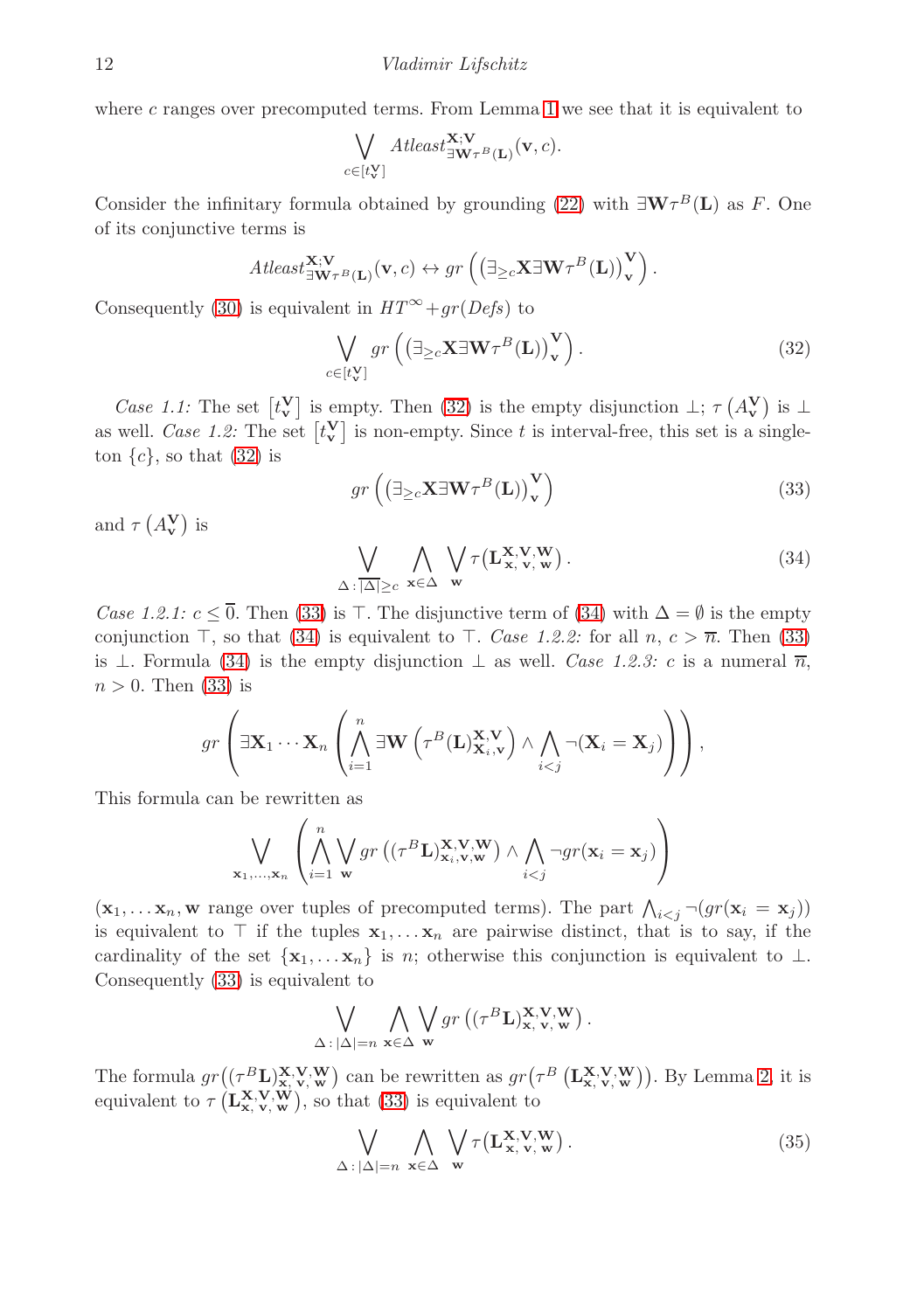Disjunction [\(34\)](#page-11-2) can be obtained from this disjunction by adding similar disjunctive terms with sets  $\Delta$  containing more than n tuples. Since each of these disjunctive terms is stronger than some of the disjunctive terms in [\(35\)](#page-11-3), the two disjunctions are equivalent.

*Case 2:*  $\prec$  is  $\leq$ . Formula [\(31\)](#page-10-5) is equivalent in  $HT^{\infty} + gr(Defs)$  to

<span id="page-12-0"></span>
$$
\bigvee_{c \in [t_v^{\mathbf{V}}]} gr \left( \left( \exists_{\leq c} \mathbf{X} \exists \mathbf{W} \tau^B(\mathbf{L}) \right)_v^{\mathbf{V}} \right); \tag{36}
$$

this is parallel to the argument in Case 1.

*Case 2.1:* The set  $[t_v]$  is empty. Then [\(36\)](#page-12-0) is the empty disjunction  $\perp$ ;  $\tau(A_v^V)$  is  $\perp$ as well. *Case 2.2:* The set  $[t_v^{\mathbf{V}}]$  is non-empty. Since t is interval-free, this set is a singleton  $\{c\}$ , so that [\(36\)](#page-12-0) is

<span id="page-12-1"></span>
$$
gr\left(\left(\exists_{\leq c}\mathbf{X}\exists\mathbf{W}\tau^{B}(\mathbf{L})\right)^{\mathbf{V}}_{\mathbf{v}}\right)
$$
\n(37)

and  $\tau(A_v^V)$  is

<span id="page-12-2"></span>
$$
\bigwedge_{\Delta : |\Delta| > c} \neg \bigwedge_{\mathbf{x} \in \Delta} \bigvee_{\mathbf{w}} \tau(\mathbf{L}_{\mathbf{x},\mathbf{v},\mathbf{w}}^{\mathbf{x},\mathbf{V},\mathbf{w}}).
$$
\n(38)

*Case 2.2.1:*  $c < \overline{0}$ . Then [\(37\)](#page-12-1) is  $\bot$ . The conjunctive term of [\(38\)](#page-12-2) with  $\Delta = \emptyset$  is  $\neg \top$ , so that [\(38\)](#page-12-2) is equivalent to  $\perp$ . *Case 2.2.2:* for all n,  $c > \overline{n}$ . Then [\(37\)](#page-12-1) is ⊤. Formula (38) is the empty conjunction  $\top$  as well. *Case 2.2.3:* c is a numeral  $\overline{n}$ ,  $n > 0$ . Then [\(37\)](#page-12-1) is

$$
gr\left(\forall \mathbf{X}_1 \cdots \mathbf{X}_{n+1} \left( \bigwedge_{i=1}^{n+1} \exists \mathbf{W} \left( \tau^B(\mathbf{L})_{\mathbf{X}_i, \mathbf{v}}^{\mathbf{X}, \mathbf{V}} \right) \rightarrow \bigvee_{i < j} \mathbf{X}_i = \mathbf{X}_j \right) \right).
$$

This formula can be rewritten as

$$
\bigwedge_{\mathbf{x}_1,\ldots,\mathbf{x}_{n+1}} \left( \bigwedge_{i=1}^{n+1} \bigvee_{\mathbf{w}} gr\left((\tau^B \mathbf{L})_{\mathbf{x}_i,\mathbf{v},\mathbf{w}}^{\mathbf{x},\mathbf{V},\mathbf{W}}\right) \to \bigvee_{i
$$

The consequent  $\bigvee_{i \leq j} gr(\mathbf{x}_i = \mathbf{x}_j)$  is equivalent to  $\perp$  if the tuples  $\mathbf{x}_1, \dots \mathbf{x}_{n+1}$  are pairwise distinct, that is to say, if the cardinality of the set  $\{x_1, \ldots x_{n+1}\}$  is  $n+1$ ; otherwise this conjunction is equivalent to ⊤. Consequently [\(37\)](#page-12-1) is equivalent to

$$
\bigwedge_{\Delta \,:\, |\Delta| = n+1} \neg \bigwedge_{\mathbf{x} \in \Delta} \bigvee_{\mathbf{w}} gr\left((\tau^B \mathbf{L})_{\mathbf{x},\mathbf{v},\mathbf{w}}^{\mathbf{x},\mathbf{V},\mathbf{W}}\right)
$$

and furthermore to

<span id="page-12-3"></span>
$$
\bigwedge_{\Delta:|\Delta|=n+1} \neg \bigwedge_{\mathbf{x} \in \Delta} \bigvee_{\mathbf{w}} \tau(\mathbf{L}_{\mathbf{x},\mathbf{v},\mathbf{w}}^{\mathbf{x},\mathbf{V},\mathbf{W}});
$$
\n(39)

this is parallel to the argument in Case 1.2.3. Conjunction [\(38\)](#page-12-2) can be obtained from this conjunction by adding similar conjunctive terms with finite sets  $\Delta$  containing more than  $n + 1$  tuples. Since each of these conjunctive terms is weaker than some of the conjunctive terms in [\(39\)](#page-12-3), the two conjunctions are equivalent to each other.  $\Box$ 

## *Proof of Theorem [1](#page-9-0)*

Assume, for instance, that R is a basic rule  $p(t) \leftarrow B_1 \wedge \cdots \wedge B_n$ ; for choice rules and constraints the proof is similar. Then  $\tau^*(R)$  is

$$
\forall \mathbf{VZ}(B_1^* \wedge \cdots \wedge B_n^* \wedge val_{\mathbf{t}}(\mathbf{Z}) \rightarrow p(\mathbf{Z})),
$$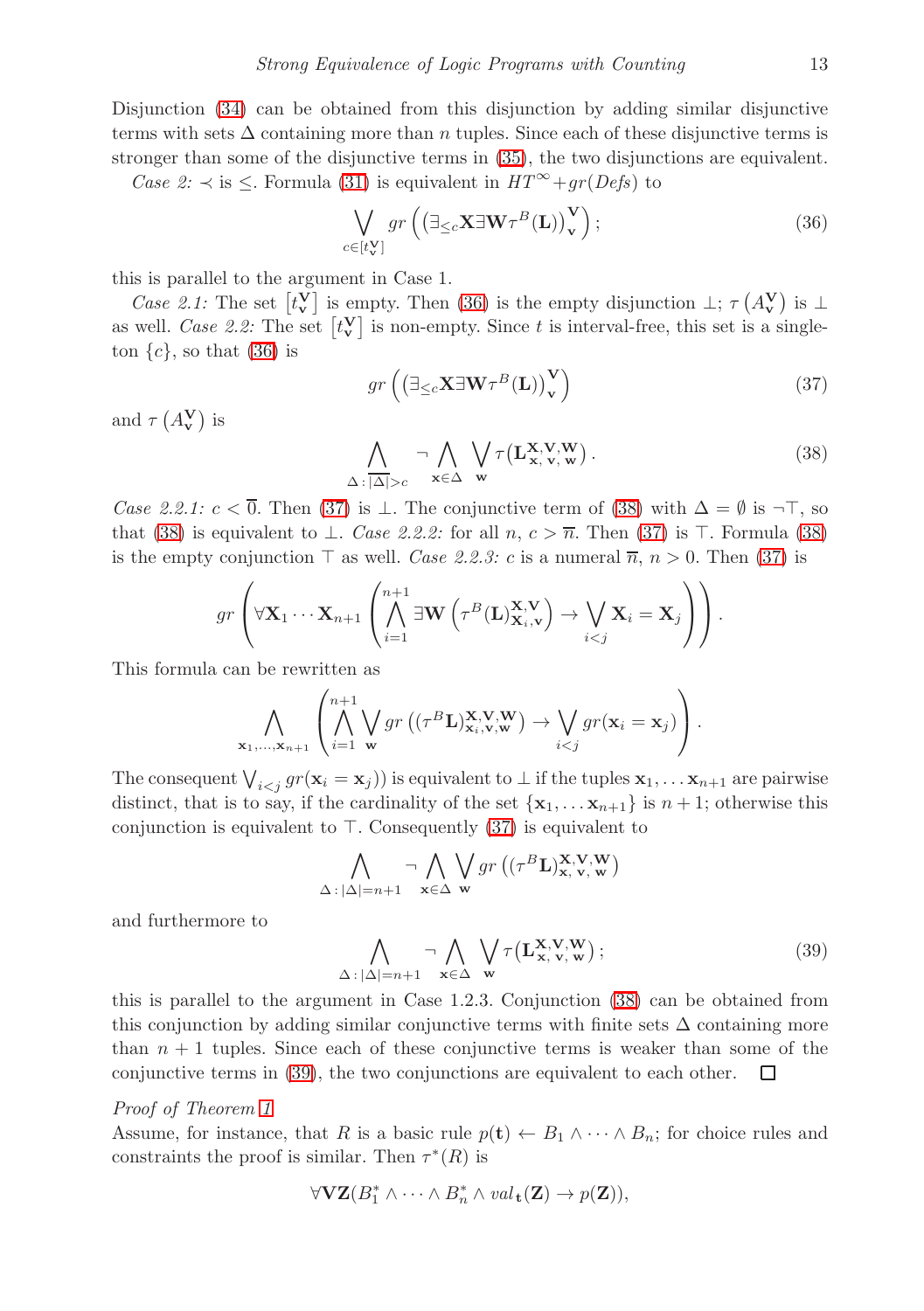where **V** is the list of global variables of R, and  $B_i^*$  are the formulas defined in Section [8.](#page-7-0) It follows that  $gr(\tau^*(R))$  is the conjunction of the formulas

$$
gr\left((B_1^*\right)\bigvee_{\mathbf{v}}\mathbf{v}\right)\wedge\cdots\wedge gr\left((B_n^*\right)\bigvee_{\mathbf{v}}\mathbf{v}\right) \wedge gr\left(val_{\mathbf{t}\mathbf{v}}(\mathbf{r})\right)\to p(\mathbf{r})
$$

over all tuples  $\bf{v}$  of precomputed terms of the same length as  $\bf{V}$  and all tuples  $\bf{r}$  of precomputed terms of the same length as **Z**. By Lemma [1,](#page-10-3) we can conclude that  $gr(\tau^*(R))$ is equivalent to the formula

$$
\bigwedge_{\mathbf{v}} \left( \left( gr\left( (B_1^*)^{\mathbf{V}}_{\mathbf{v}} \right) \wedge \cdots \wedge gr\left( (B_n^*)^{\mathbf{V}}_{\mathbf{v}} \right) \right) \rightarrow \bigwedge_{\mathbf{r} \in [\mathbf{t}^{\mathbf{V}}] } p(\mathbf{r}) \right).
$$

Each of the formulas

<span id="page-13-0"></span>
$$
gr\left(\left(B_i^*\right)_\mathbf{v}^\mathbf{V}\right) \tag{40}
$$

 $(i = 1, \ldots, n)$  is equivalent in  $HT^{\infty} + gr(Defs)$  to  $\tau((B_i)_{\mathbf{v}}^{\mathbf{V}})$ . Indeed, if  $B_i$  is a literal or a comparison then [\(40\)](#page-13-0) is  $gr \left( \left( \tau^{B}(B_{i}) \right)_{\mathbf{v}}^{\mathbf{V}} \right)$ , which can be also written as  $gr \left( \tau^{B} \left( (B_{i})_{\mathbf{v}}^{\mathbf{V}} \right) \right)$ ; this formula is equivalent in  $HT^{\infty} + gr(Defs)$  to  $\tau((B_i)^{\mathbf{V}}_{\mathbf{v}})$  by Lemma [2.](#page-10-4) If  $B_i$  is an aggregate atom then [\(40\)](#page-13-0) is equivalent in  $HT^{\infty} + gr(Defs)$  to  $\tau((B_i)_{\mathbf{v}}^{\mathbf{V}})$  by Lemma [3.](#page-10-6) Consequently  $gr(\tau^*(R))$  is equivalent in  $HT^{\infty}+gr(Defs)$  to

<span id="page-13-1"></span>
$$
\bigwedge_{\mathbf{v}} \left( \tau \left( (B_1)^{\mathbf{V}}_{\mathbf{v}} \right) \wedge \cdots \wedge \tau \left( (B_n)^{\mathbf{V}}_{\mathbf{v}} \right) \to \bigwedge_{\mathbf{r} \in [\mathbf{t}^{\mathbf{V}}_{\mathbf{v}}]} p(\mathbf{r}) \right).
$$
\n(41)

It remains to observe that instances of  $R$  are rules of the form

$$
p(\mathbf{t}_{\mathbf{v}}^{\mathbf{V}}) \leftarrow (B_1)_{\mathbf{v}}^{\mathbf{V}} \wedge \cdots \wedge (B_n)_{\mathbf{v}}^{\mathbf{V}},
$$

<span id="page-13-4"></span>so that [\(41\)](#page-13-1) is  $\tau(R)$ .

## *Lemma 4*

If an infinitary propositional formula over the set of precomputed atoms is provable in  $HT^{\infty}+gr(Defs)$  then it is provable in  $HT^{\infty}$ .

# *Proof (sketch)*

The set gr(*Defs*) consists of infinitary propositional formulas of the forms

<span id="page-13-2"></span>
$$
\bigwedge_{\mathbf{v}} \left( \text{Atleast}_{F}^{\mathbf{X};\mathbf{V}}(\mathbf{v},r) \leftrightarrow \text{gr}\left(\exists_{\geq r} \mathbf{X} F_{\mathbf{v}}^{\mathbf{V}}\right) \right) \tag{42}
$$

and

<span id="page-13-3"></span>
$$
\bigwedge_{\mathbf{v}} \left(Atmost_{F}^{\mathbf{X};\mathbf{V}}(\mathbf{v},r) \leftrightarrow gr\left(\exists_{\leq r} \mathbf{X} F_{\mathbf{v}}^{\mathbf{V}}\right)\right). \tag{43}
$$

A derivation from  $gr(Defs)$  can be visualized as a tree with axioms of  $HT^{\infty}$  and formulas [\(42\)](#page-13-2), [\(43\)](#page-13-3), attached to leaves. In such a tree, modify all formulas by replacing

- atoms  $Atleast_{F}^{\mathbf{X};\mathbf{V}}(\mathbf{v},r)$  by  $gr(\exists_{\leq r}\mathbf{X}F_{\mathbf{v}}^{\mathbf{V}})$ , and
- atoms  $Atmos\epsilon_F^{\mathbf{X};\mathbf{V}}(\mathbf{v},r)$  by  $gr(\exists_{\geq r}\mathbf{X} F_{\mathbf{v}}^{\mathbf{V}}).$

The result is a derivation from formulas that are provable in  $HT^{\infty}$ . If the formula attached to the root does not contain  $Atleast_F^{\mathbf{X};\mathbf{V}}, Atmost_F^{\mathbf{X};\mathbf{V}}$  then it is not affected by this transformation.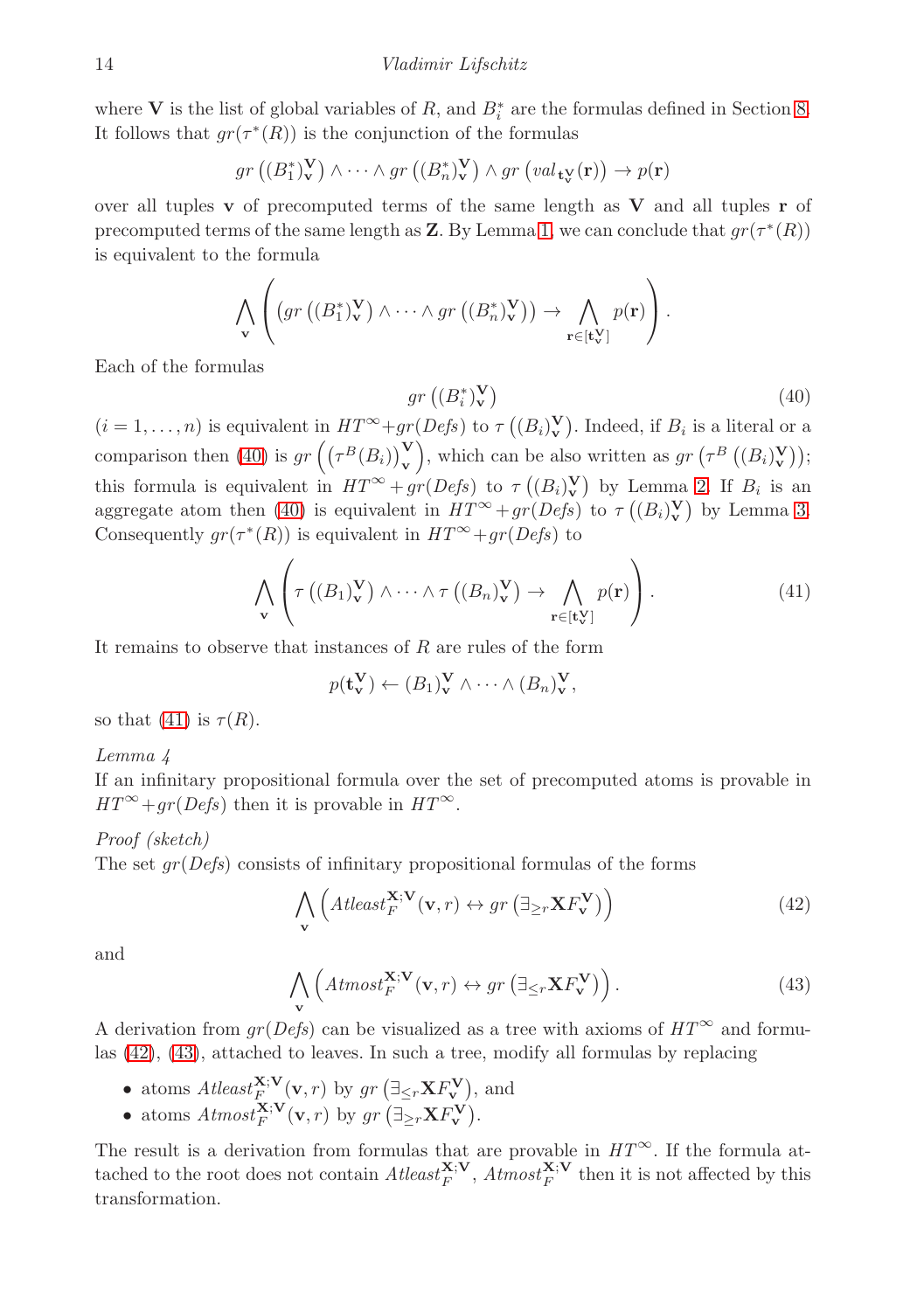*Proof of Theorem [2](#page-9-4)*

By Theorem [1,](#page-9-0) each of the equivalences

$$
gr(\tau^*(\Pi_1)) \leftrightarrow \tau(\Pi_1), gr(\tau^*(\Pi_2)) \leftrightarrow \tau(\Pi_2)
$$

is provable in  $HT^{\infty}+qr(Defs)$ . Consequently condition [\(25\)](#page-9-5) is equivalent to the condition

<span id="page-14-1"></span>
$$
\tau(\Pi_1) \text{ is equivalent to } \tau(\Pi_2) \text{ in } HT^{\infty} + gr(Defs). \tag{44}
$$

By Lemma [4,](#page-13-4) [\(44\)](#page-14-1) is equivalent to the condition

 $\tau(\Pi_1) \leftrightarrow \tau(\Pi_2)$  is provable in  $HT^{\infty}$ ,

<span id="page-14-2"></span>which holds if and only if  $\Pi_1$  is strongly equivalent to  $\Pi_2$ .

### *Lemma 5*

If a sentence F over the signature  $\sigma_1$  is provable in  $HTA+Defs$  then  $gr(F)$  is provable in  $HT^{\infty}+qr(Defs)$ .

*Proof (sketch)*

For any axiom S of *HTA*, the formula  $gr(S)$  is provable in  $HT^{\infty}$ . (To be precise, axioms of *HTA* are sequents, and the transformation gr needs to be applied to the universal closure of the formula corresponding to S.) For any instance

$$
\frac{S_1 \cdots S_k}{S}
$$

of an inference rule of *HTA*, the formula  $gr(S)$  is derivable from  $gr(S_1), \ldots, gr(S_k)$ in  $HT^{\infty}$ . It follows that for any formula F that is derivable from *Defs* in *HTA*, the formula  $qr(F)$  is derivable from  $qr(Defs)$  in  $HT^{\infty}$ .

*Proof of Theorem [3](#page-9-1)*

By Lemma [5,](#page-14-2) if the equivalence  $\tau^*(\Pi_1) \leftrightarrow \tau^*(\Pi_2)$  is provable in  $HTA+Defs$  then the equivalence  $gr(\tau^*(\Pi_1)) \leftrightarrow gr(\tau^*(\Pi_2))$  is provable in  $HT^{\infty} + gr(Defs)$ . Then, by Theo-rem [2,](#page-9-4) the programs  $\Pi_1$  and  $\Pi_2$  are strongly equivalent.

## 12 Related Work

<span id="page-14-0"></span>Fandinno et al. [2022](#page-15-12) defined a translation similar to  $\tau^*$  for an answer set programming language that is in some ways less expressive than mini-GRINGO with counting (no arithmetic operations), and in some ways more expressive (the #sum aggregate is allowed, besides #count). The main difference between that approach to transforming aggregate expressions into formulas and the one described above is that the former employs function symbols in the role that predicate symbols [\(19\)](#page-6-2) play here. As discussed in Footnote [1,](#page-1-2) thinking of #count as a function may be misleading. This is apparently the reason why the adequacy of the translation due to Fandinno et al. is only guaranteed for programs without positive recursion through aggregates [\(Fandinno et al. 2022,](#page-15-12) Theorem 3). This assumption is not satisfied, for instance, for program [\(4\)](#page-1-1), [\(5\)](#page-1-5).

The technical problems discussed in this paper are specific for the approach to aggregates implemented in the answer set solver clingo and do not appear in the same form, for instance, in the theory of the solver  $DLV$  Faber et al.  $(2011)$ . The semantics of aggregates based on the vicious circle principle [Gelfond and Zhang](#page-15-10) [\(2019](#page-15-10)), unlike the clingo semantics, makes rule [\(4\)](#page-1-1) strongly equivalent to each of the rules  $(1)$ –[\(3\)](#page-1-0).